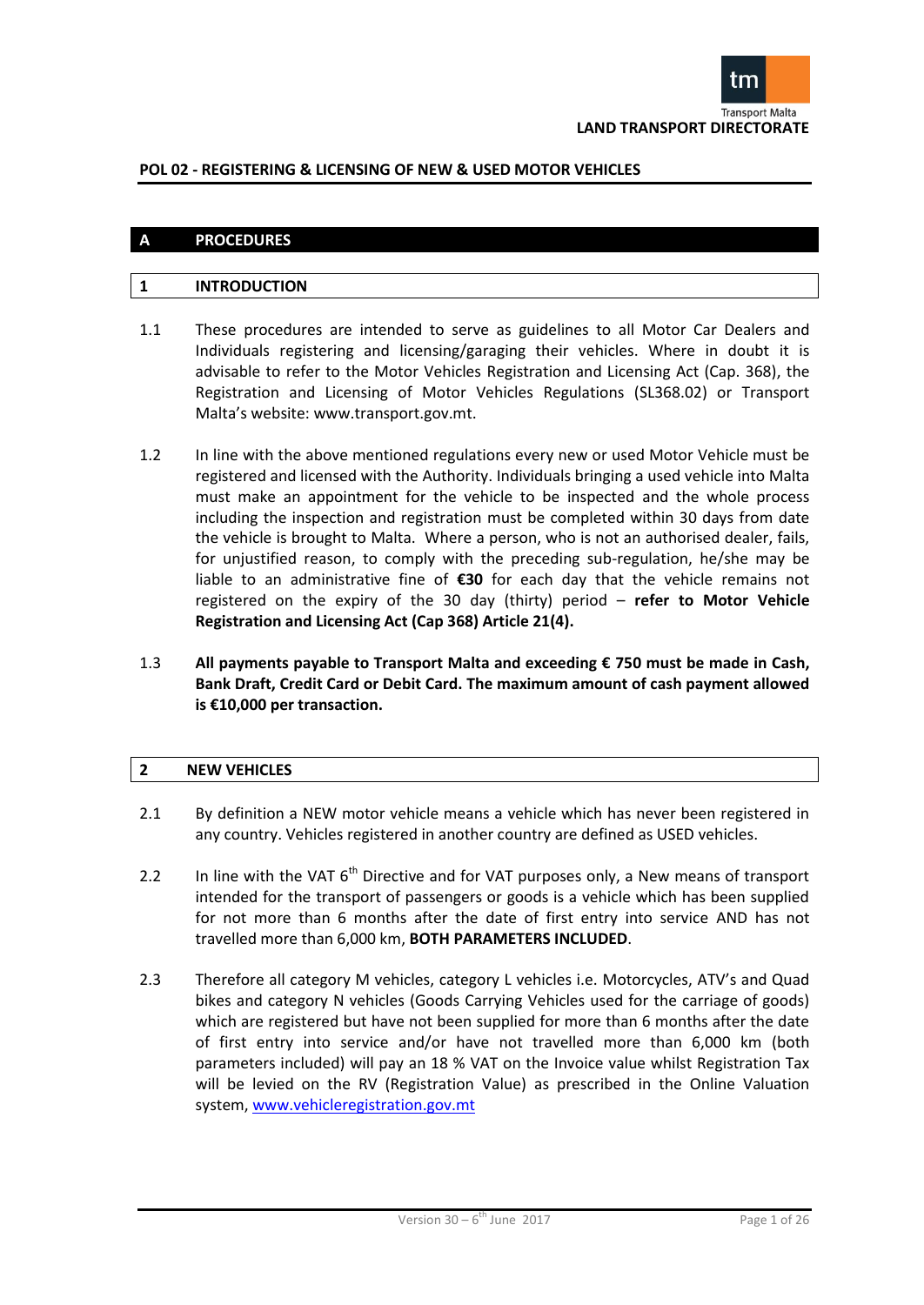

#### **3 REGISTERING AND LICENSING A NEW VEHICLE**

#### 3.1 **Motor Car Dealers**

The Motor Car Dealer must login the Online Registration system www.vehicleregistration.gov.mt to register and licence the vehicle accordingly. After registering the vehicle he will be requested to present the documents listed below, at the Land Transport Directorate between 7.30am and 12.00pm, Monday to Friday, except Public Holidays.

In the case of New **Private (M1) Vehicles including Taxis, Chauffer Driven and Leased vehicles,** the following documents shall be presented:

- Deposit Form VEH 03
- Duly filled Application Forms, VEH 01 and VEH 02 for one time importers and VEH 25 for authorized motor car dealers, downloaded from website www.transport.gov.mt
- New vehicles must comply with Directive 2007/46/EC, and Regulation EC/692/2008, ie: Only vehicles with an engine complying with emission level standards of EURO 5b, 6b or higher may be registered.
- Original Certificate of Conformity
- Invoice**<sup>1</sup>**
- Freight note and Marine Insurance (if applicable)
- Valid insurance policy
- Customs Inspection Form VEH 04 for vehicles coming from Non-EU
- Board resolution if the vehicle will be licensed on behalf of an Organisation
- Fees Due: €15 Registration fee (over the counter) / €10 Registration fee (Online registration), Registration Tax, Annual Circulation Fee, Plates and the administration fee of €30 per day where applicable.

**1** *The invoice must be issued by the manufacturer or by an authorized agent of the manufacturer showing the cost of the vehicle and in the case of a goods vehicle or an off road vehicle the engine capacity and gross vehicle weight, and the other documents showing the CIF (Cost, Insurance and Freight) value. (Motor Vehicles Registration and Licensing Act, Cap 368, Article (9)).*

**All New vehicles are required to have a Certificate of Conformity**

In the case of New **Motorcycles and ATV's (Category L3, L6e or L7e)** the same documents as for Private vehicles are required.

*Prior to registration, all ATV's will be inspected by Technical Unit to confirm if the vehicle may be used on the road.*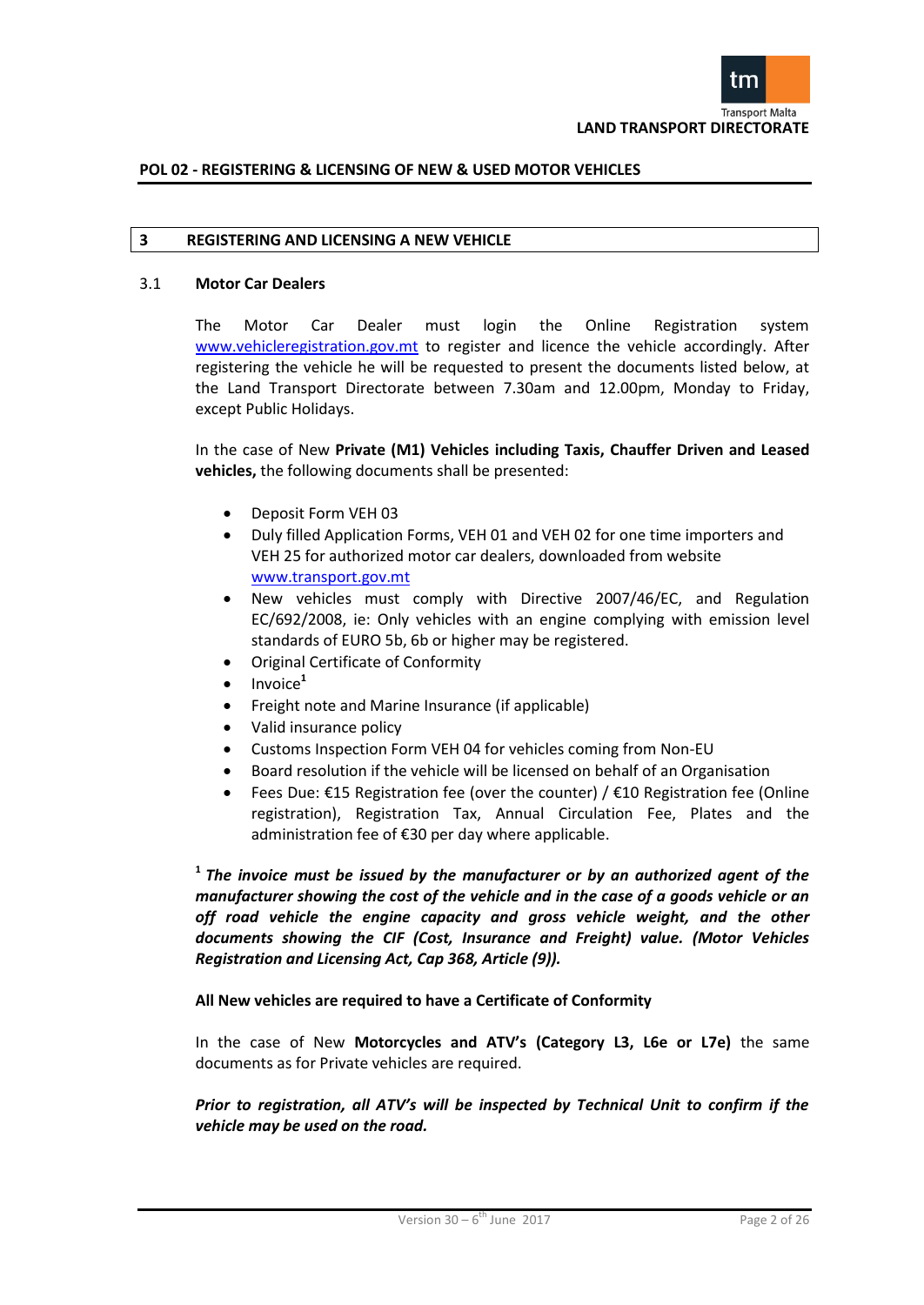

#### **4 USED VEHICLES BROUGHT FROM EU Countries**

#### 4.1 **Inspection and Verification of USED vehicles brought from EU Countries**

Persons bringing a used vehicle from an EU Country are required to take the vehicle to the Technical Unit of the Land Transport Directorate in Paola. Appointments will be made between 07.30am and 15.30pm.

The following is the list of documents required for Inspection and Verification of the vehicle:

- **Foreign Registration Certificate (Logbook) of vehicle signed by foreign Seller and the new Buyer**
- **A print out from the Transport Malta website with Vehicle Registration Value [www.vehicleregistration.gov.mt](http://www.vehicleregistration.gov.mt/)**

On the appointed day, the Technical Unit will verify that the details on the logbook tally with the valuation printout and with the actual vehicle.

The valuation printout will be signed and stamped by the Technical Unit, and returned to the customer to be used during registration.

4.2 If the importer, at the time of inspection and valuation does not have the Original Foreign Registration Certificate, the Technical Unit will carry out an inspection on the vehicle and issue the valuation printout with the system defined details as approved by the CAP's website. For further details please refer to Procedures (POL 44), **Establishing the Emission level (CO2), Particulate matter (pm) and length during the registration of a vehicle.**

#### **5 REGISTRATION AND LICENSING OF USED VEHICLES**

After that the vehicle is inspected and verified by the Technical Unit, the client may register the vehicle at the Land Transport Directorate between 7.30am and 12.00pm and motor car dealers may deposit the documents listed below between 7.30am and 15.00pm Monday to Friday except Public Holidays.

- 5.1 In the case of Used **Private (M1) Vehicles** the following documents must be presented:
	- Deposit form VEH 03
	- Duly filled Application Forms, VEH 01 and VEH 02 for individuals and VEH 25 for motor car dealers, downloaded from website [www.transport.gov.mt](http://www.transport.gov.mt/) Valuation printout signed by Technical Unit.

**Individuals:** The Registration Value (RV) on the Valuation printout is valid within the month being issued and until the end of the following month.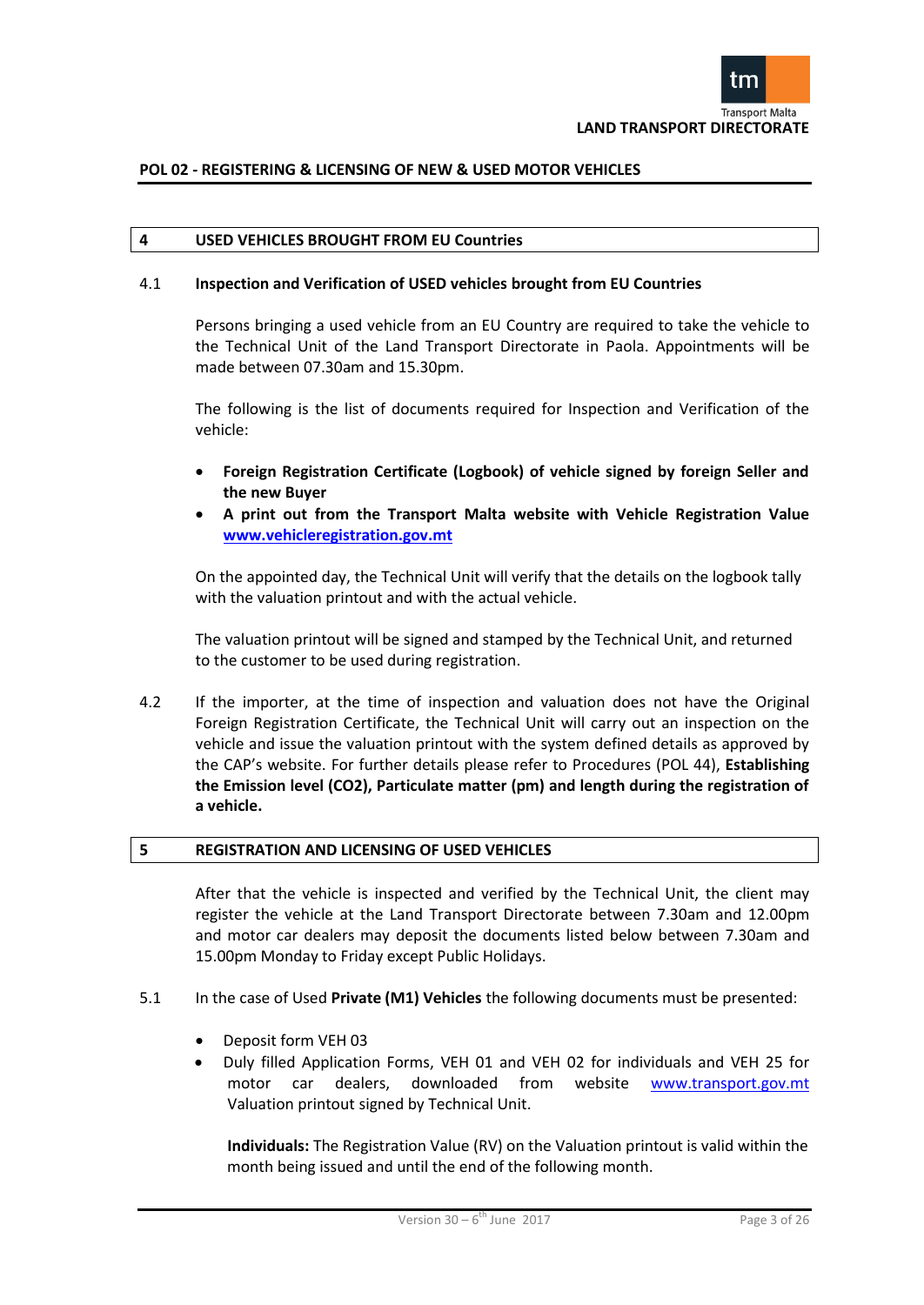

**Licensed Motor Car dealers and Importers:** Dealers and Importers have the facility to establish a fixed Registration Value for their vehicles (for registration tax calculation purposes) at registration stage, and the payment of the registration tax will be deferred until the vehicle is actually licensed.

- Original Foreign Registration Certificate (logbook) signed by the seller and the new buyer. (In the absence of any signatures by the buyer or the seller on the Foreign Registration Certificate (log book), the buyer must provide to the Authority either a private contract of sale between both parties or the form VEH 50. These must always be witnessed.
- Vehicles brought into Malta (from UK, Wales, Scotland and Ireland) are required to submit either:
	- i) An Odometer Certificate of Authenticity issued by a body approved by the Authority showing the vehicle's authentic odometer reading.

#### **Approved agencies:**

- a) JEVIC UK LTD. Unit 6D, Lineside Industrial Estate, Arndale Road, Littlehampton, West Sussex, BN17 7HD United Kingdom. Tel: UK +44 (0) 1903 716058 Tel: Malta +356 3550 5155 Fax: +44 (0) 1483-331701 Website[: www.jevic.co.uk](http://www.jevic.co.uk/) Email: [info@jevic.co.uk](mailto:info@jevic.co.uk) Skype: *jevicuk*
- b) CAR-PASS, Belgium CAR-PASS v.z.w. Woluwedal 46/2 1200 Brussels Tel: 0032 27735056 Email: info@car-pass.be
- or
- ii) Present an original valid roadworthiness certificate (VRT) issued in another Member State and showing the latest odometer reading by any approved entity as shown below:

VOSA UK (Vehicle and Operator Services Agency) or ANY Vehicle Road Worthiness Testing/Inspection Station (VRT) issuing Odometer Certificates within the European Union;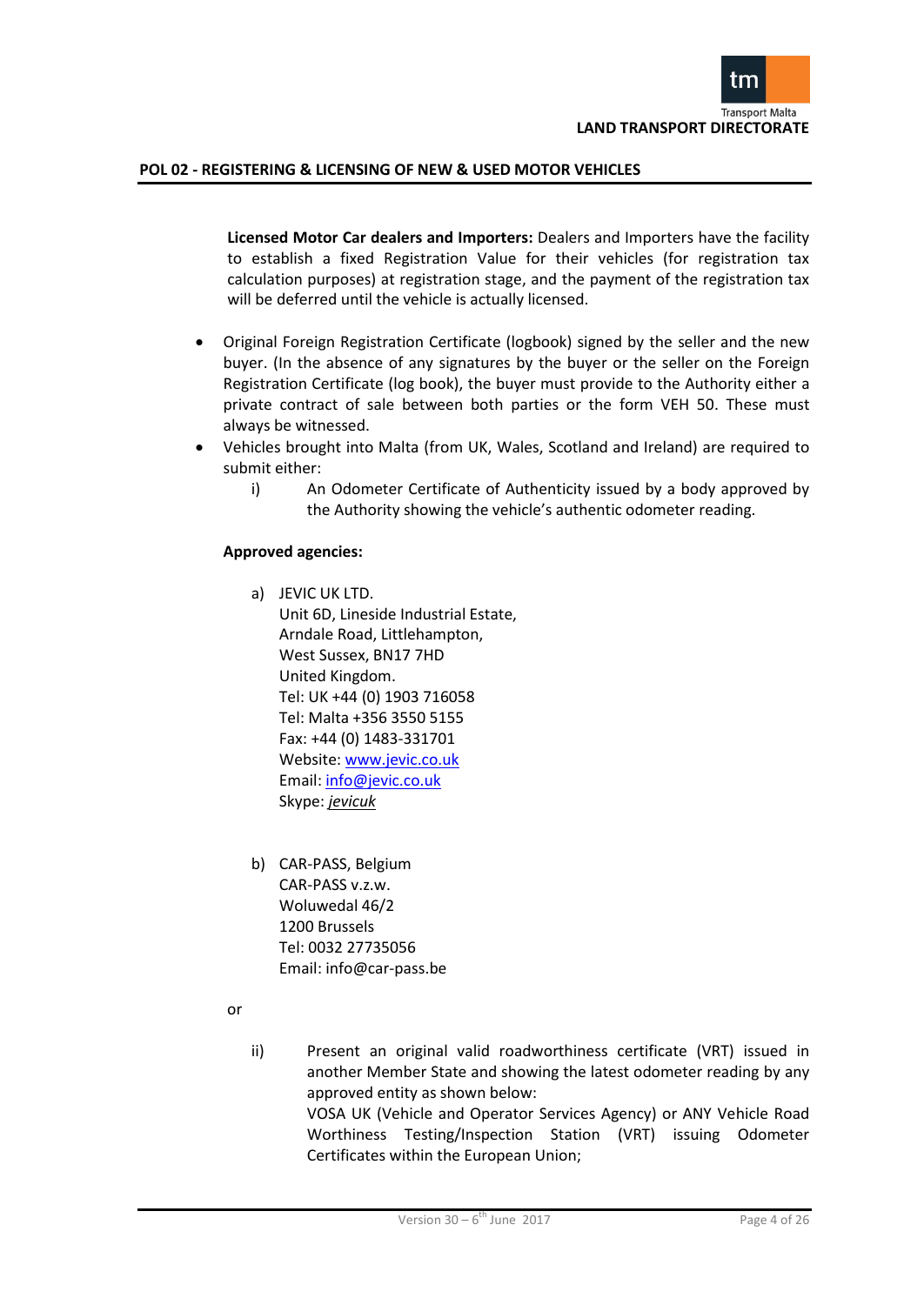

- Notice of Arrival This must be original and rubber stamped by the shipper and in the name of the person on whom the vehicle will be registered. If a person imported the vehicle in another person's name he/she must present a declaration at the Land Transport Directorate confirming that the vehicle was brought into Malta for the sole use of the other person. The declaration has to be signed by both parties
- Foreign Plates
- Valid insurance policy certificate, starting from date of registration (however owner must have the vehicle insured whilst in use for VRT and Inspection)
- VRT passed certificate (**NOTE:** The VRT certificate is not required if the vehicle is less than 4 years old from date of registration)
- Board resolution by company secretary if the vehicle will be licensed on behalf of a company
- Payment as follows: €55 Inspection fee, €15 Registration fee (over the counter)/€10 Registration fee (Online registration), Registration Tax, Annual Circulation Fee, Plates and the administrative fine of €30 per day where applicable.
- 5.2 In the case of **Used Goods Carrying Vehicles (Category N1, N2 and N3)**, the above documents are also required and together with the below requirements. (The odometer certificate does not apply for such vehicles)
	- If the Euro emission levels on the foreign registration certificate are not clearly defined, then the importer must supply **a declaration from the Manufacturer**, indicating the Euro Type for the Used N1 category vehicle.
- 5.3 In the case of Used **Motorcycles and ATV's** the same documents as for Private vehicles are required, except for the VRT and odometer certification which are not required for a Motorcycle.

**Clients whose vehicles have not been supplied for more than 6 months from date of first entry into service or have not travelled more than 6,000 km must supply an invoice issued by the manufacturer or by an authorized agent of the manufacturer showing the cost of the vehicle and in the case of a goods vehicle or an off road vehicle the engine capacity and gross vehicle weight, and the other documents showing the CIF (Cost Insurance and Freight) value. (Motor Vehicle Registration and Licensing Act, Cap 368, Article 9).**

# **6 USED VEHICLES imported from NON - EU Countries**

- 6.1 Used vehicles coming from a Non EU Country and having a vehicle age exceeding five (5) years must pay a minimum tax as stipulated in paragraph 12.4. For registration tax purposes, the following countries are considered as EU countries and therefore the minimum tax does not apply:
	- The Channel Islands (including Guernsey and Jersey)
	- The Isle of Man,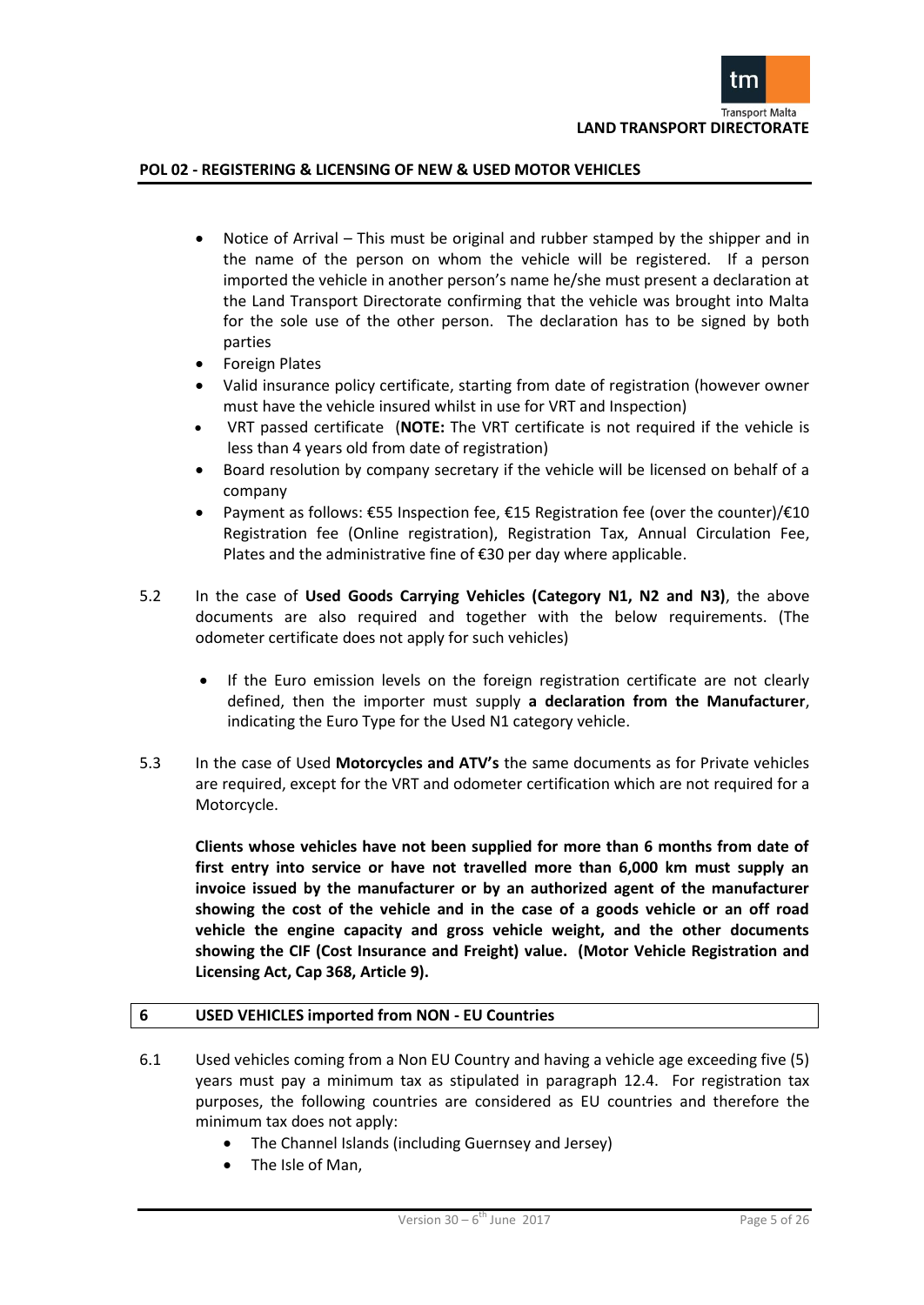

- Monaco,
- Andorra and
- San Marino
- 6.2 In the case of Used **Private (M1) vehicles** imported from Non EU countries the Registration Value will be based on the Authority's website. Vehicles brought over from Japan by licensed motor car dealers **will not** be required to be verified at the Technical Unit. All other vehicles coming from Non EU countries shall be verified at the Technical Unit.

The same documents as for New Private (M1) vehicles brought from EU countries are required together with:

- Customs Inspection Form (VEH 05) for vehicles coming from Non-EU counties
- Single Vehicle Type Approval (SVA)
- Odometer Certificate only vehicles coming from Japan and Singapore

The  $CO<sub>2</sub>$  of the vehicle will be calculated in accordance with the methodology between Transport Malta and Vehicle Certification Agency (VCA).

6.3 In the case of Used **Goods Carrying Vehicles, Motorcycles and ATV's** coming from Non EU Countries, these will be required to be verified at the Authorities Technical Unit.

The same documents as for Private (M1) vehicles imported from EU countries are required together with:

- Customs Inspection Form (VEH 05) for vehicles coming from Non-EU counties
- Odometer Certificate for goods carrying vehicles not exceeding 3500kg
- In the case of Good Carrying Vehicles, if the Foreign Registration Certificate (Log Book) does not show the Euro emission level of the vehicle then the importer must supply a declaration from the manufacturer indicating the EURO emission level of such vehicle.
- 6.4 In the case of Motorcycles and ATV's, the same documents as for Private vehicles are required, except for the odometer certificate and SVA for both vehicles and the VRT for motorcycles.

*Prior to registration, all ATV's will be inspected by the Authorities Technical Unit to confirm if the vehicle may be used on the road.*

*Persons whose vehicles have not been supplied for more than 6 months from date of first entry into service or have not travelled more than 6,000 km must supply an invoice issued by the manufacturer or by an authorized agent of the manufacturer showing the cost of the vehicle and in the case of a goods vehicle or an off road vehicle*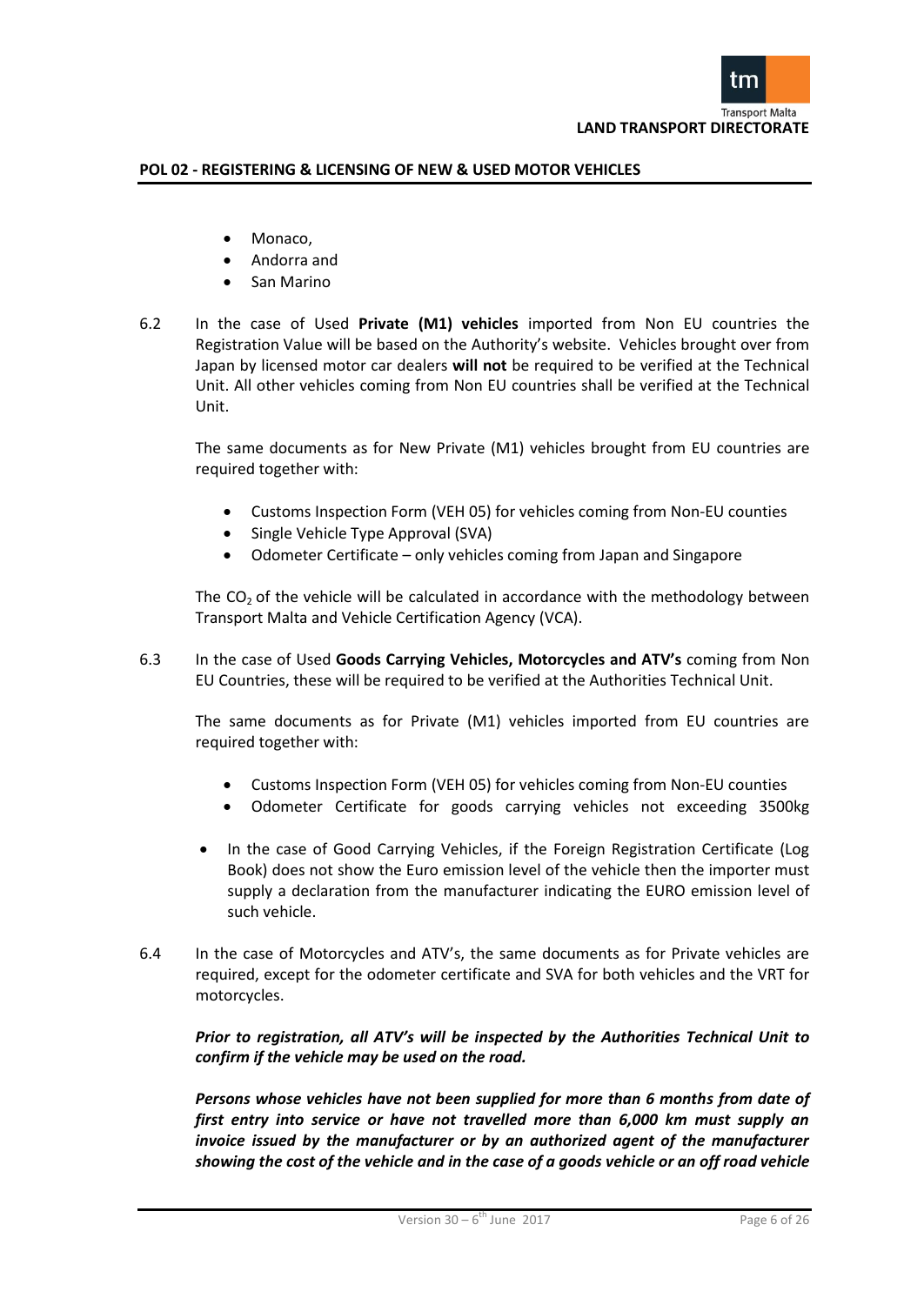

*the engine capacity and gross vehicle weight, and the other documents showing the CIF value. (Motor Vehicles Registration and Licensing Act, Cap 368 Article 9).*

#### **7 Classic, Vintage or Veteran Vehicles for Private Use**

- 7.1 Persons bringing or importing a Classic, Vintage or Veteran vehicle for private use (vehicles with a year of manufacture of over 30 years) have to present application forms VEH 15, and VEH 15A and the vehicle's photos at the Land Transport Directorate prior to registration. The application forms and photos shall be handed in at the Directorate within 30 days from the date of arrival of the vehicle into Malta. The vehicle shall be certified Authentic by a Vintage Committee appointed by Transport Malta.
- 7.2 In the case of **Passenger Vehicles** (Category M vehicles for private use) or **Goods Carrying Vehicles** (Category N1, N2 and N3 for private use), the following documents must be presented:
	- Deposit form VEH 03
	- Duly filled Application Forms, VEH 01 and VEH 02 for individuals and VEH 25 for motor car dealers, downloaded from website www.transport.gov.mt
	- Original Foreign Registration Certificate (logbook) signed by the seller and the new buyer. (In the absence of any signatures by the buyer or the seller on the Foreign Registration Certificate (log book), the buyer must provide either to the Authority either a private contract of sale between both parties or the form VEH 50). These must always be witnessed.
	- Invoice
	- Original Notice of arrival
	- Foreign Plates
	- Valid insurance policy certificate, starting from date of registration (however owner must have the vehicle insured whilst in use for VRT)
	- VRT passed certificate
	- Board resolution by company secretary if the vehicle will be licensed on behalf of a company
	- Payment as follows: €55 Inspection fee, €15 Registration fee, Registration Tax (no registration tax is applicable for vehicles over 50 years of age), Annual Administrative fee of €8.00, Plates and the administrative fine of €30 per day where applicable
- 7.3 In the case of **Motorcycles for private use**, the same documents listed above are required, except for the VRT.

*All the above documents must be submitted. Failure to present any of the above documents at initiation stage will require individuals to start from scratch.*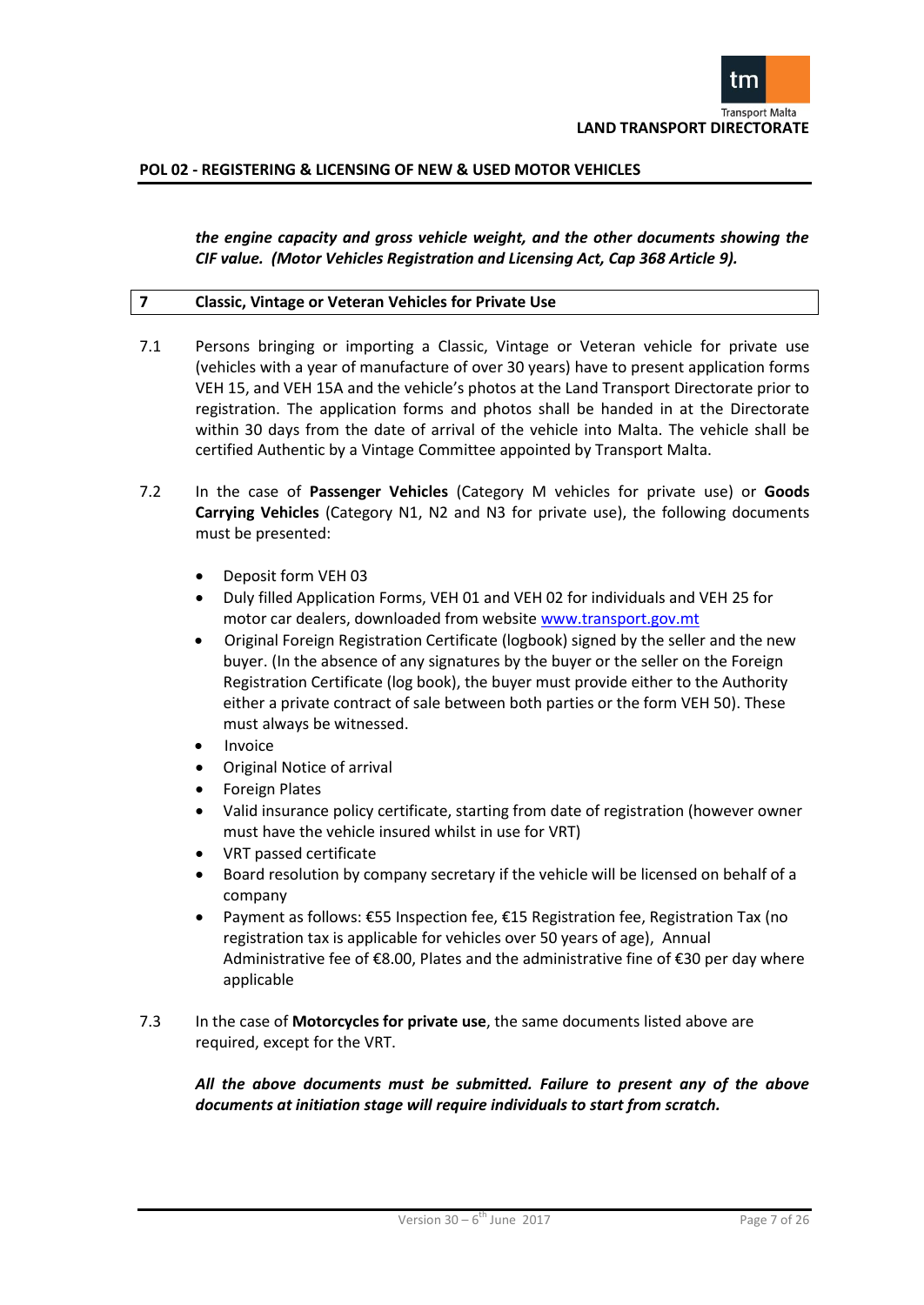

#### **8 Trailers**

- 8.1 All trailers must be registered with the Authority.
- 8.2 In the case of a NEW or USED trailer, the following documents must be presented:
	- Duly filled Application Form VEH 01, downloaded from website [www.transport.gov.mt](http://www.transport.gov.mt/)
		- Invoice
		- Copy of ID card of purchaser (front only)
		- Board resolution if the vehicle will be licensed on behalf of an organisation
		- New trailers manufactured after the 29<sup>th</sup> October 2011 will be required to have a Certificate of Conformity
		- **Used trailers** will require a documentation with Manufacturer specifications, i.e.: VOSA Plating Certificate
		- Pay charges: €15 Registration fee, Plates

#### **9 Fork Lifters or Other Machinery**

- 9.1 Fork lifters or any other machinery to be used on the road must be registered with the Authority.
- 9.2 In the case of a NEW or USED Fork Lifters or Other Machinery, the following documents must be presented:
	- Deposit Form VEH 03
	- Duly filled Application Forms, VEH 01 and VEH 02, downloaded from website [www.transport.gov.mt](http://www.transport.gov.mt/)
	- Invoice
	- Freight note and Marine Insurance (if applicable)
	- Valid insurance policy
	- Customs Inspection Form VEH 04 or VEH 05 for vehicles coming from Non-EU
	- Catalogue
	- Board Resolution if the vehicle will be licensed on behalf of an Organisation

New non-road mobile machinery such as Fork lifters, Excavators or any other non road mobile Machinery require a Compliance Certificate in line with the Machinery **Directive 97/68/EC as amended by Directives 2004/26/E** and **Directive 2006/105/EC**; and **Directive 2002/88/EC.**

**Used Fork lifters or any other Machinery** require a Declaration by the Seller that the vehicle was in use before.

The payment of an administration fee of **€55** for the Inspection made by the Technical Unit, €15 Registration fee, an annual circulation fee, plates fee and the administration fee of €30 per day will be applicable.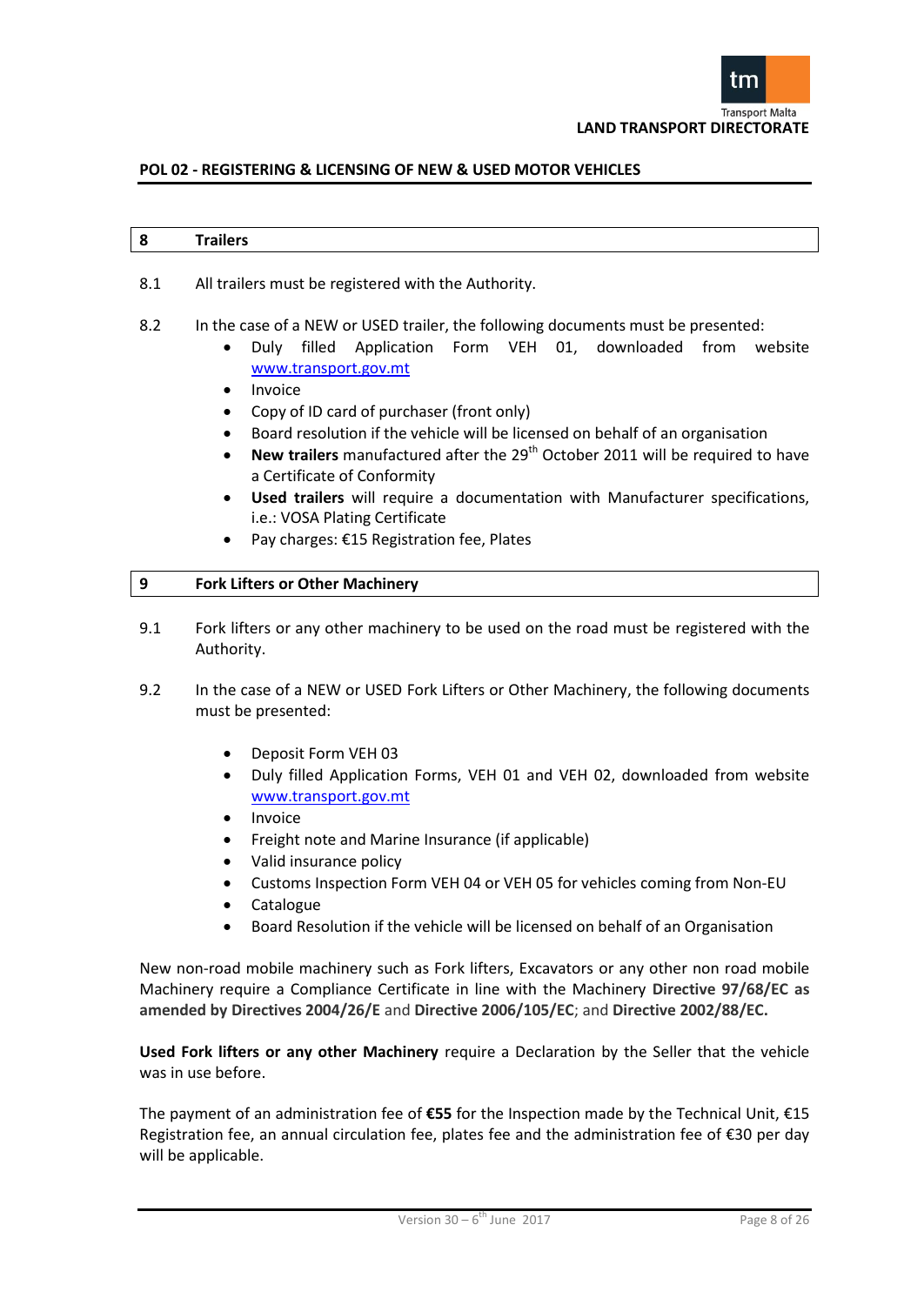

#### **10 Registration of a Vehicle used for racing activities**

- 10.1 **A vehicle used for racing activities means a motor** vehicle to be used only in areas which are exclusively reserved for such competitive events. All such vehicles must be registered with the Authority for Transport in Malta.
- 10.2 In the case of a NEW or USED Racing Vehicle, the following documents must be presented:
	- Deposit Form VEH 03
	- Duly filled Application Forms, VEH 01 and VEH 23, downloaded from website [www.transport.gov.mt](http://www.transport.gov.mt/)
	- Invoice
	- Freight note and Marine Insurance (if applicable)
	- In the case of **NEW** vehicles: **NO** Certificate of Conformity will be required for registration purposes (**However**, if in the future, the vehicle is converted to be used as a normal private vehicle this certificate must be presented during the conversion)
	- Customs Inspection Form VEH04 (for **New Non-EU vehicles**)
	- In the case of **USED** vehicles: **NO** Foreign Registration Certificate (log book) will be required if the vehicle was registered as a racing vehicle in the country where the vehicle was registered (**However**, if the vehicle was not used a racing car, a foreign registration certificate (log book) must be issued at registration stage
	- Transport Malta's Inspection Form (for **Used EU vehicles**)
	- Customs Inspection Form VEH 05 (for **Used Non-EU vehicles**)
	- Copy of ID card (front only)
	- Board Resolution if the vehicle will be licensed on behalf of an Organisation
	- No Registration Tax will be due since the registration tax rate is at 0%
	- Payment of: €15 Administration Registration fee, €55 Inspection fee (for vehicles coming from EU countries), €30 per day where applicable.

# 10.3 **Conditions of Applicability**

- The process will end at the registration stage. NO Licensing, Registration Certificate or Number Plates shall be printed or issued to the owner of the vehicle.
- The vehicle will only be used or driven at organised racing events having the necessary licence/s from the competent authority / authorities.
- The vehicle must be transported/hauled to and from the said racing events. At no time can the vehicle be driven on public roads unless in the course of an authorised racing event as indicated above. This in breach of Regulation 3(3) of the Clamping and Removal of Motor Vehicles and Encumbering Objects Regulations (S.L. 65.13) **"the Authority may also clamp, take possession of,**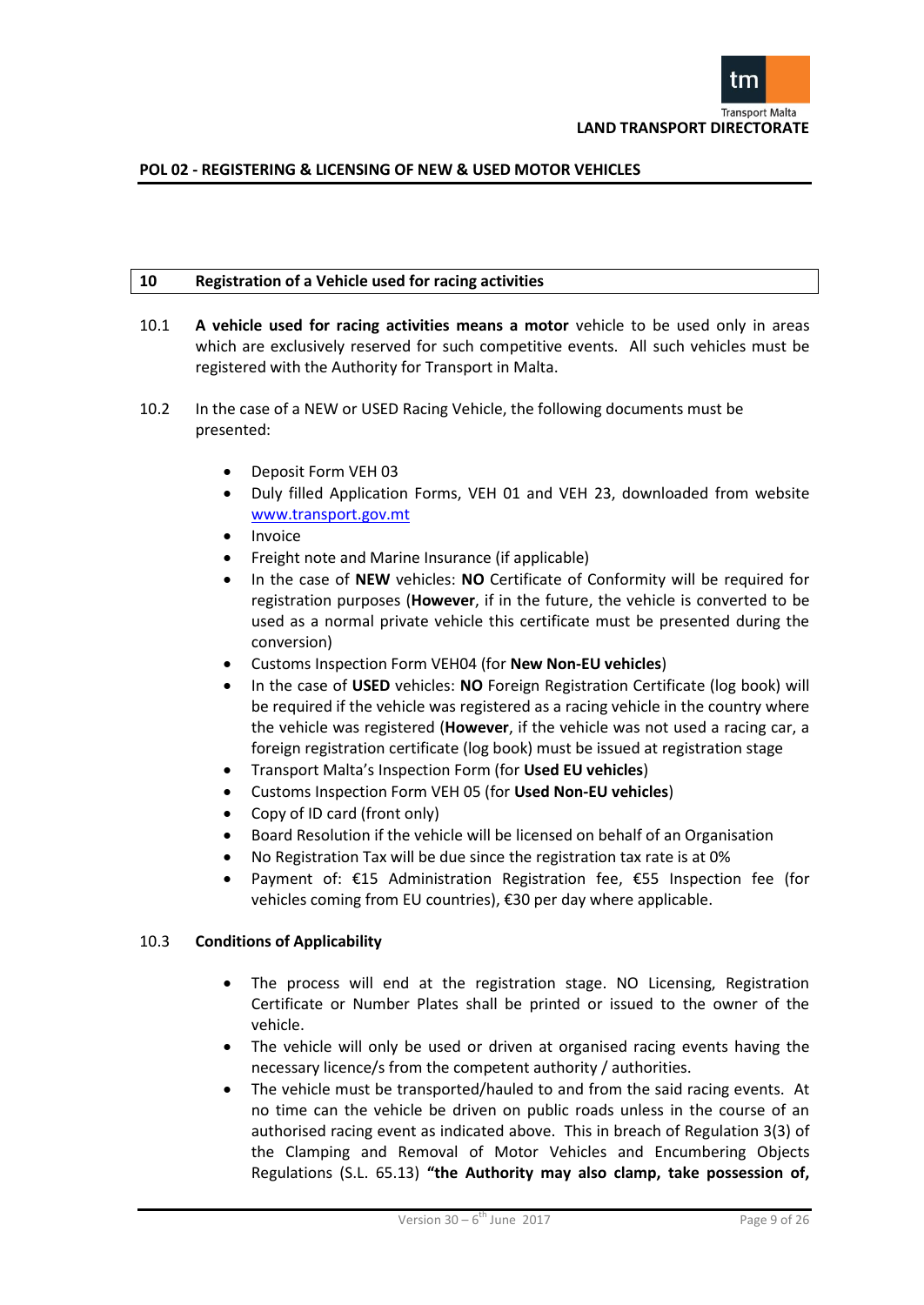

**remove and store motor vehicles which are on the road in breach of the Motor Vehicles Registration and Licensing Act and any regulations made there under."**

 Breaching any of the terms and conditions of registration will automatically lead to legal action being instituted against the owner of the vehicle in terms of the Motor Vehicle Registration and Licensing Registration Tax Act (Cap 368), Article  $21(1)$ .

#### **11 Exemption from Vehicle Registration Tax during a Transfer of Residence**

11.1 **Transfer of Residence** means the actual transfer of a person's habitual residence to the new place indicated as being that of resettlement; and

**Habitual Residence** means the place where the person concerned has established, and intends to maintain, the permanent or habitual centre of his or her interests. The renting of an apartment for a period of less than one year is **not sufficient** evidence of the actual transfer of the habitual residence.

#### 11.2 **Application Procedure**

The application for exemption (Form VEH 07) which could be downloaded from Transport Malta's website, [www.transport.gov.mt](http://www.transport.gov.mt/) together with all possible documentary evidence, should be presented by hand or mailed to Transport Malta, Land Transport Directorate, Hornworks Ditch, Floriana, before or immediately upon the arrival of the vehicle in Malta.

Transport Malta will not collect any deposit of the applicable registration tax, when an individual will be importing a vehicle from a NON EU country, and who will be applying for the Transfer of Residence. Transport Malta will issue the Customs release on application to MFEI for the exemption of the said registration tax. The application will then be forwarded to the Ministry responsible for Finance for its consideration and decision. No communication between applicant and the Ministry responsible for Finance is necessary throughout the whole process. The Ministry of Finance will reply to the applicant within 90 days from date of application.

#### 11.3 **Processing Fee**

A processing fee of €100, payable to Transport Malta on account of Government, shall be paid by an applicant whose application is upheld. The registration value applicable of that vehicle and the registration tax to be paid thereon (if the application is rejected) shall be those applicable on the date when the application for exemption is received by the Ministry for Finance.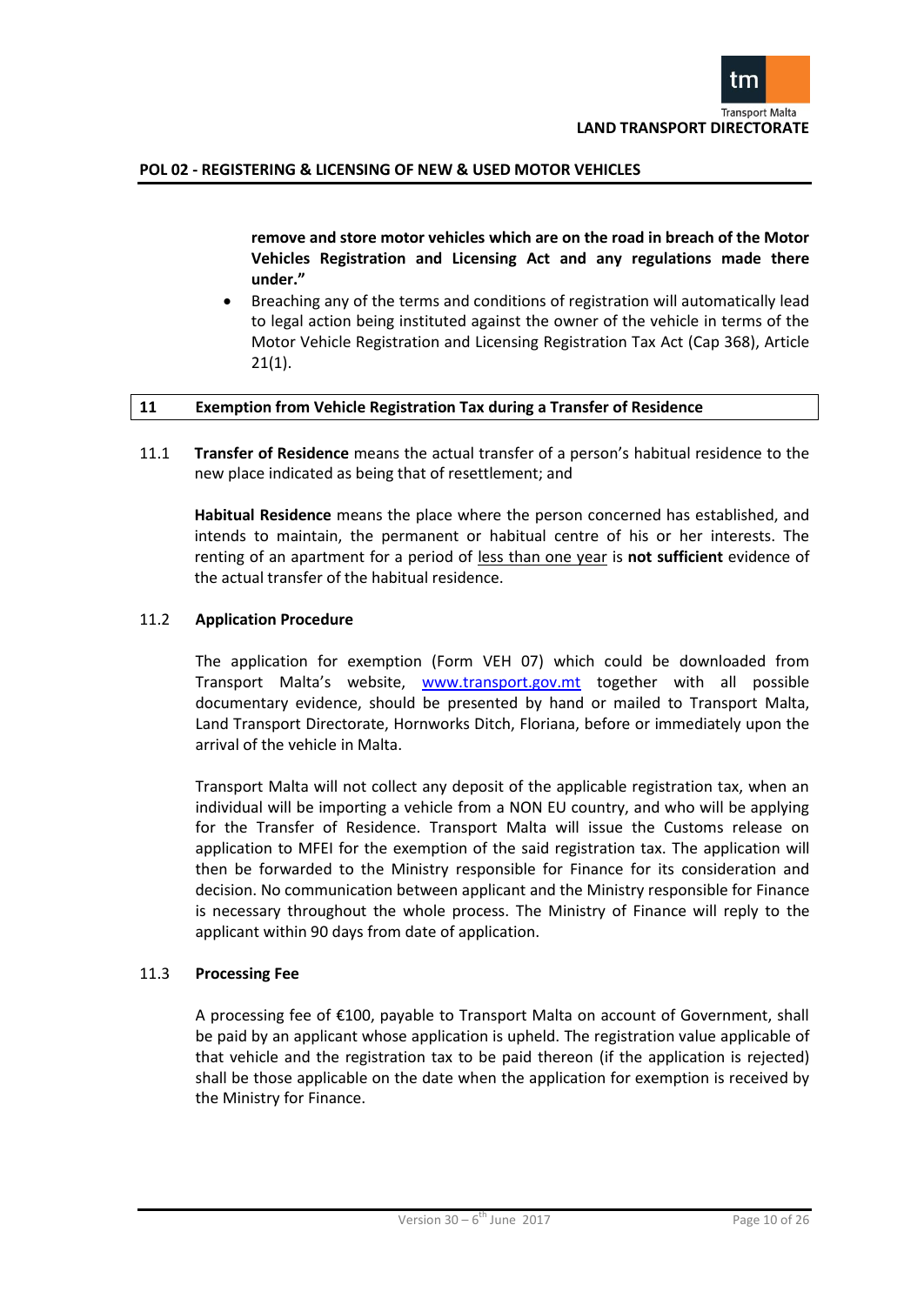

# **12 Registration Tax Rates for New and Used M1 - Private Vehicles.**

12.1 The following Registration Tax Rates shall be paid upon the registration of M1 motor vehicles registered after the  $9<sup>th</sup>$  April 2013 and thereafter (including electric, hybrid electric vehicles). The registration tax is calculated on the Euro Standard, CO2, Particulate Matter (Diesel engines only) and Length.

| Petrol-engine     |                                |                                               |                                             |                                                     |  |  |  |  |  |
|-------------------|--------------------------------|-----------------------------------------------|---------------------------------------------|-----------------------------------------------------|--|--|--|--|--|
| CO <sub>2</sub>   | Latest Euro<br><b>Standard</b> | <b>Latest Euro</b><br><b>Standard minus 1</b> | <b>Latest Euro</b><br><b>Standard minus</b> | Latest Euro<br><b>Standard minus</b><br>3 and Older |  |  |  |  |  |
| 0g/km - 100g/km   | $CO2$ x RV x 0.07%             | $CO2$ x RV x 0.15%                            | $CO2$ x RV x 0.20%                          | $CO2$ x RV x 0.23%                                  |  |  |  |  |  |
| 101g/km - 130g/km | $CO2$ x RV x 0.09%             | $CO2$ x RV x 0.17%                            | $CO2$ x RV x 0.23%                          | $CO2$ x RV x 0.26%                                  |  |  |  |  |  |
| 131g/km - 140g/km | $CO2$ x RV x 0.10%             | $CO2$ x RV x 0.19%                            | $CO2$ x RV x 0.26%                          | $CO2$ x RV x 0.30%                                  |  |  |  |  |  |
| 141g/km - 150g/km | $CO2$ x RV x 0.11%             | $CO2$ x RV x 0.22%                            | $CO_2$ x RV x 0.29%                         | $CO2$ x RV x 0.33%                                  |  |  |  |  |  |
| 151g/km - 180g/km | $CO2$ x RV x 0.16%             | $CO2$ x RV x 0.24%                            | $CO2$ x RV x 0.32%                          | $CO2$ x RV x 0.37%                                  |  |  |  |  |  |
| 181g/km - 220g/km | $CO2$ x RV x 0.18%             | $CO2$ x RV x 0.26%                            | $CO2$ x RV x 0.35%                          | $CO2$ x RV x 0.40%                                  |  |  |  |  |  |
| 221g/km - 250g/km | $CO2$ x RV x 0.21%             | $CO2$ x RV x 0.29%                            | $CO2$ x RV x 0.38%                          | $CO2$ x RV x 0.44%                                  |  |  |  |  |  |
| More than 250g/km | $CO2$ x RV x 0.23%             | $CO2$ x RV x 0.31%                            | $CO2$ x RV x 0.41%                          | $CO2$ x RV x 0.47%                                  |  |  |  |  |  |

| Diesel-engine with particulate matter of 0g/km up to and including 0.005g/km |                                       |                                               |                                             |                                                            |  |  |  |  |  |
|------------------------------------------------------------------------------|---------------------------------------|-----------------------------------------------|---------------------------------------------|------------------------------------------------------------|--|--|--|--|--|
| CO <sub>2</sub>                                                              | <b>Latest Euro</b><br><b>Standard</b> | <b>Latest Euro</b><br><b>Standard minus 1</b> | <b>Latest Euro</b><br><b>Standard minus</b> | <b>Latest Euro</b><br><b>Standard minus</b><br>3 and older |  |  |  |  |  |
| 0g/km - 100g/km                                                              | $CO_2$ x RV x 0.07%                   | $CO2$ x RV x 0.15%                            | $CO2$ x RV x 0.20%                          | $CO2$ x RV x 0.23%                                         |  |  |  |  |  |
| 101g/km - 130g/km                                                            | $CO_2$ x RV x 0.09%                   | $CO_2$ x RV x 0.17%                           | $CO_2$ x RV x 0.23%                         | $CO_2$ x RV x 0.26%                                        |  |  |  |  |  |
| 131g/km - 140g/km                                                            | $CO2$ x RV x 0.10%                    | $CO2$ x RV x 0.19%                            | $CO2$ x RV x 0.26%                          | $CO2$ x RV x 0.30%                                         |  |  |  |  |  |
| 141g/km - 150g/km                                                            | $CO2$ x RV x 0.11%                    | $CO2$ x RV x 0.22%                            | $CO2$ x RV x 0.29%                          | $CO2$ x RV x 0.33%                                         |  |  |  |  |  |
| 151g/km - 180g/km                                                            | $CO2$ x RV x 0.16%                    | $CO2$ x RV x 0.24%                            | $CO2$ x RV x 0.32%                          | $CO2$ x RV x 0.37%                                         |  |  |  |  |  |
| 181g/km - 220g/km                                                            | $CO2$ x RV x 0.18%                    | $CO2$ x RV x 0.26%                            | $CO2$ x RV x 0.35%                          | $CO2$ x RV x 0.40%                                         |  |  |  |  |  |
| 221g/km - 250g/km                                                            | $CO2$ x RV x 0.21%                    | $CO_2$ x RV x 0.29%                           | $CO_2$ x RV x 0.38%                         | $CO_2$ x RV x 0.44%                                        |  |  |  |  |  |
| More than 250g/km                                                            | $CO2$ x RV x 0.23%                    | $CO2$ x RV x 0.31%                            | $CO2$ x RV x 0.41%                          | $CO_2$ x RV x 0.47%                                        |  |  |  |  |  |

| Diesel-engined with particulate matter of over 0.005g/km |                                       |                                             |                                               |                                                            |  |  |  |  |
|----------------------------------------------------------|---------------------------------------|---------------------------------------------|-----------------------------------------------|------------------------------------------------------------|--|--|--|--|
| CO <sub>2</sub>                                          | <b>Latest Euro</b><br><b>Standard</b> | <b>Latest Euro</b><br><b>Standard minus</b> | <b>Latest Euro</b><br><b>Standard minus 2</b> | <b>Latest Euro</b><br><b>Standard Minus</b><br>3 and older |  |  |  |  |
| 0g/km - 100g/km                                          |                                       | $CO2$ x RV x 0.21%                          | $CO2$ x RV x 0.32%                            | $CO2$ x RV x 0.37%                                         |  |  |  |  |
| 101g/km - 130g/km                                        |                                       | $CO_2$ x RV x 0.24%                         | $CO2$ x RV x 0.36%                            | $CO2$ x RV x 0.42%                                         |  |  |  |  |
| 131g/km - 140g/km                                        |                                       | $CO2$ x RV x 0.27%                          | $CO2$ x RV x 0.41%                            | $CO2$ x RV x 0.47%                                         |  |  |  |  |
| 141g/km - 150g/km                                        |                                       | $CO2$ x RV x 0.31%                          | $CO2$ x RV x 0.45%                            | $CO2$ x RV x 0.53%                                         |  |  |  |  |
| 151g/km - 180g/km                                        |                                       | $CO2$ x RV x 0.33%                          | $CO2$ x RV x 0.51%                            | $CO2$ x RV x 0.60%                                         |  |  |  |  |
| 181g/km - 220g/km                                        |                                       | $CO2$ x RV x 0.36%                          | $CO2$ x RV x 0.56%                            | $CO2$ x RV x 0.65%                                         |  |  |  |  |
| 221g/km - 250g/km                                        |                                       | $CO2$ x RV x 0.40%                          | $CO2$ x RV x 0.60%                            | $CO2$ x RV x 0.70%                                         |  |  |  |  |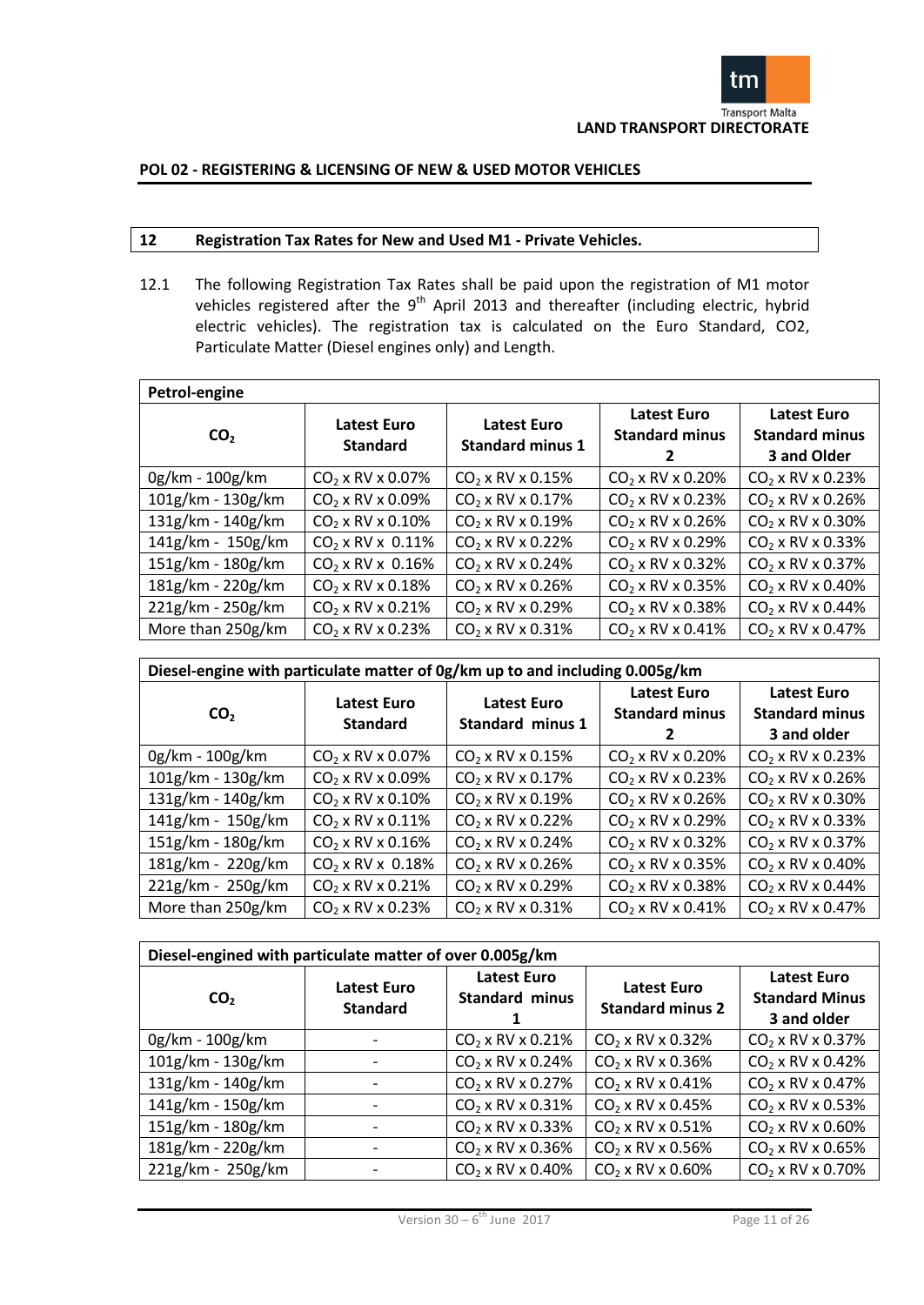

| More than 250g/km | $\mid$ CO <sub>2</sub> x RV x 0.43% $\mid$ CO <sub>2</sub> x RV x 0.65% | $CO2 \times$ RV x 0.75% |
|-------------------|-------------------------------------------------------------------------|-------------------------|
|                   |                                                                         |                         |

# 12.2 **Length**

| Length                                      | Rate                  |
|---------------------------------------------|-----------------------|
| 0 up to and including 3450mm                | Length x 0.0020% x RV |
| More than 3450mm up to and including 3640mm | Length x 0.0022% x RV |
| More than 3640mm up to and including 3770mm | Length x 0.0024% x RV |
| More than 3770mm up to and including 4030mm | Length x 0.0026% x RV |
| More than 4030mm up to and including 4370mm | Length x 0.0028% x RV |
| More than 4370mm up to and including 4570mm | Length x 0.0030% x RV |
| More than 4570mm up to and including 4770mm | Length x 0.0032% x RV |
| More than 4770mm                            | Length x 0.0034% x RV |

# 12.3 **Euro Standard for M1 vehicles**

# 12.3.1 **New Vehicles**

Only vehicles with Euro 5b or 6b or higher emission levels may be registered. The Certificate of Conformity available to the agent/dealer identifies the Euro standard of a vehicle.

# 12.3.2 **Imported used vehicles from EU countries**

All Euro standards may be registered. The Euro standard may be available on the foreign log book of the vehicle. Otherwise the following table is used:

| Category | <b>Latest Euro</b><br><b>Standard</b><br>minus 3 | <b>Latest Euro</b><br><b>Standard</b><br>minus 2 | Latest Euro<br><b>Standard</b><br>minus 1 | <b>Latest Euro</b><br><b>Standard</b> |
|----------|--------------------------------------------------|--------------------------------------------------|-------------------------------------------|---------------------------------------|
|          | Euro 3                                           | Euro 4                                           | Euro 5a/6a                                | Euro 5b/6b                            |
| M1       | Pre 2006                                         | 2006 2010                                        | 2011 to 2012                              | 2013                                  |
|          |                                                  |                                                  |                                           | onwards                               |

# **12.3.3 Imported used vehicles from outside EU**

No Euro Standard is available. All ages may be registered. The following table is used to approximate Euro standard of these vehicles:

| Category | Euro 3   | Euro 4       | Euro 5a/<br>Euro 6a | Euro 5b<br>Euro 6b   |  |
|----------|----------|--------------|---------------------|----------------------|--|
| M1       | Pre 2006 | 2006 to 2010 | From 2011-<br>2012  | From 2013<br>onwards |  |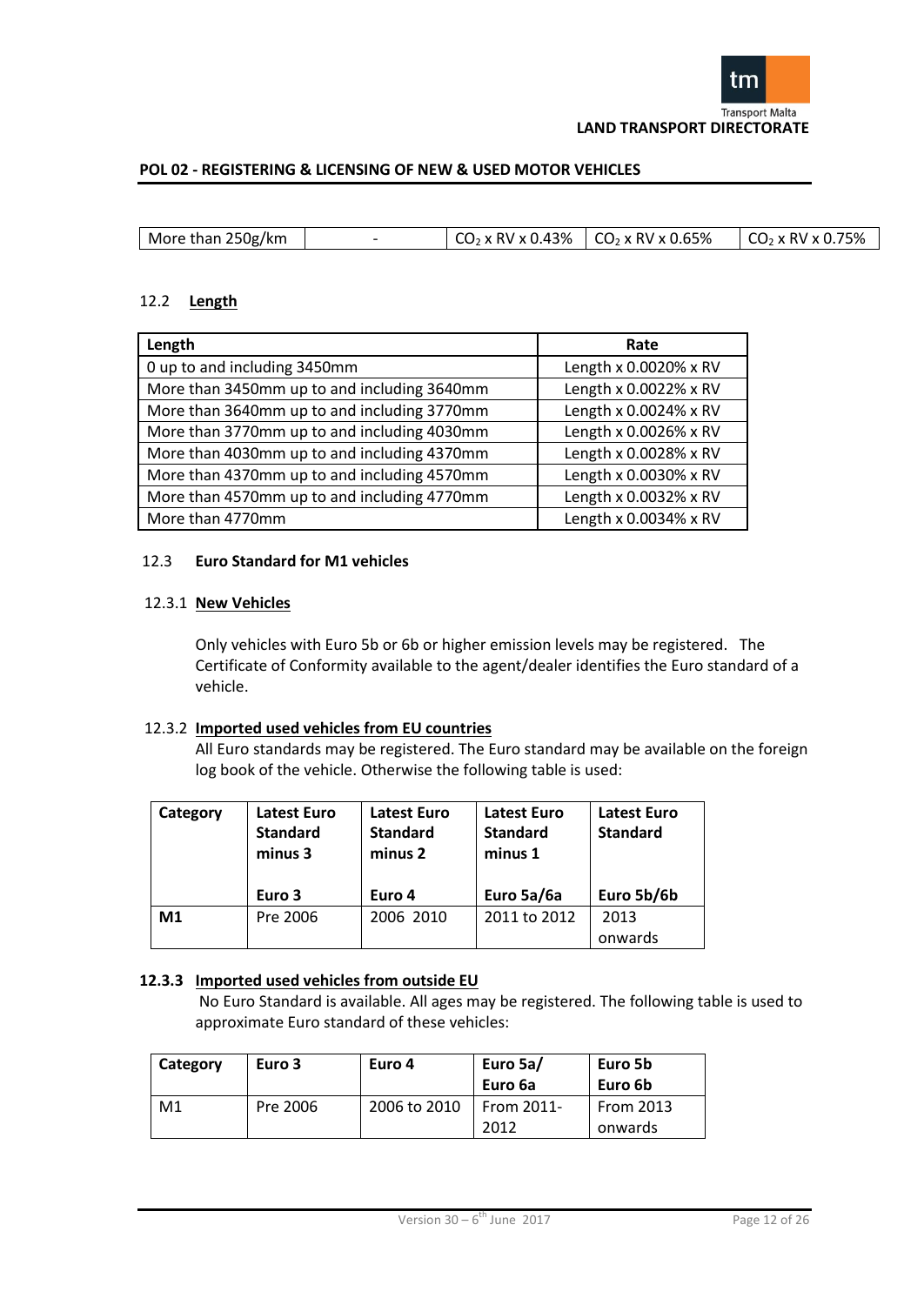

12.4 **Minimum Tax** *(The vehicle's age is the age of a vehicle from year of manufacture***)** Minimum tax applies to used M1 (including autogas, electric, and hybrid electic motor vehicles) and quadricycles imported from Non-EU countries excluding: The Channel Islands (Guernsey and Jersey), The Isle of Man, Monaco, Andorra, or San Marino, and which have a vehicle age in excess of five (5) years.

| Year              | $\mathbf 0$              | 1                        | $\overline{2}$               | 3                        | 4                        | 5     | 6     | $\overline{\mathbf{z}}$ |
|-------------------|--------------------------|--------------------------|------------------------------|--------------------------|--------------------------|-------|-------|-------------------------|
| 0g/km - 100g/km   | $\overline{\phantom{a}}$ | $\overline{\phantom{a}}$ | $\qquad \qquad \blacksquare$ | $\blacksquare$           | $\overline{\phantom{0}}$ | 800   | 900   | 1000                    |
| 101g/km - 130g/km | $\overline{\phantom{a}}$ | $\overline{\phantom{a}}$ | $\overline{\phantom{0}}$     | $\overline{\phantom{0}}$ | $\overline{\phantom{a}}$ | 1000  | 1100  | 1200                    |
| 131g/km - 140g/km | $\overline{\phantom{a}}$ | $\overline{\phantom{a}}$ | $\overline{\phantom{0}}$     | $\overline{\phantom{0}}$ | $\overline{\phantom{a}}$ | 1200  | 1300  | 1400                    |
| 141g/km - 150g/km | $\overline{\phantom{a}}$ | $\overline{\phantom{a}}$ | $\overline{\phantom{0}}$     | $\overline{a}$           | $\overline{\phantom{a}}$ | 3500  | 3920  | 4390                    |
| 151g/km - 180g/km | $\overline{\phantom{a}}$ | $\overline{\phantom{a}}$ | $\overline{\phantom{0}}$     | $\overline{\phantom{0}}$ | $\overline{\phantom{a}}$ | 4000  | 4480  | 5018                    |
| 181g/km - 220g/km | $\overline{\phantom{a}}$ | $\overline{\phantom{a}}$ | $\overline{\phantom{0}}$     | $\overline{\phantom{0}}$ | $\overline{\phantom{a}}$ | 7000  | 7840  | 8781                    |
| 221g/km - 250g/km | $\overline{\phantom{a}}$ | $\overline{\phantom{a}}$ | $\overline{\phantom{0}}$     | $\overline{\phantom{0}}$ | $\overline{\phantom{a}}$ | 12000 | 13440 | 15053                   |
| More than 250g/km | $\overline{\phantom{0}}$ | $\overline{\phantom{a}}$ | $\overline{\phantom{0}}$     | $\overline{\phantom{0}}$ | $\overline{\phantom{a}}$ | 13500 | 15120 | 16934                   |
| Year              | 8                        | 9                        | 10                           |                          | 11                       | 12    | 13    | $14+$                   |
| 0g/km - 100g/km   | 2107                     | 2360                     | 2644                         |                          | 2961                     | 3316  | 3714  | 4160                    |
| 101g/km - 130g/km | 2529                     | 2832                     | 3172                         |                          | 3553                     | 3979  | 4457  | 4992                    |
| 131g/km - 140g/km | 2810                     | 3147                     | 3525                         |                          | 3948                     | 4421  | 4952  | 5546                    |
| 141g/km - 150g/km | 4917                     | 5507                     | 6168                         |                          | 6908                     | 7737  | 8666  | 9706                    |
| 151g/km - 180g/km | 5620                     | 6294                     | 7049                         |                          | 7895                     | 8843  | 9904  | 11092                   |
| 181g/km - 220g/km | 9834                     | 11015                    | 12336                        |                          | 13817                    | 15475 | 17332 | 19412                   |
| 221g/km - 250g/km | 16859                    | 18882                    | 21148                        |                          | 23686                    | 26528 | 29712 | 33277                   |
| More than 250g/km | 18967                    | 21243                    | 23792                        |                          | 26647                    | 29844 | 33426 | 37437                   |

# **13 TAX RATE FORMULA**

13.1 Following the application of the relevant tables 12.1 and 12.2, the total amount of the registration tax shall be equal to the sum total of the  $CO<sub>2</sub>$  value (g/km) multiplied by the registration value (RV) multiplied by the indicated % value, and the total of the length (mm) multiplied by the registration value (RV) multiplied by the indicated % value:

| <b>RV</b> | CO <sub>2</sub> | % | <b>RV</b> | Length | % |
|-----------|-----------------|---|-----------|--------|---|
|           |                 |   |           |        |   |

13.2 Where the  $CO<sub>2</sub>$  value has not been provided to the Authority by the motor vehicle owner, the Authority shall apply the rate exceeding 251g/km.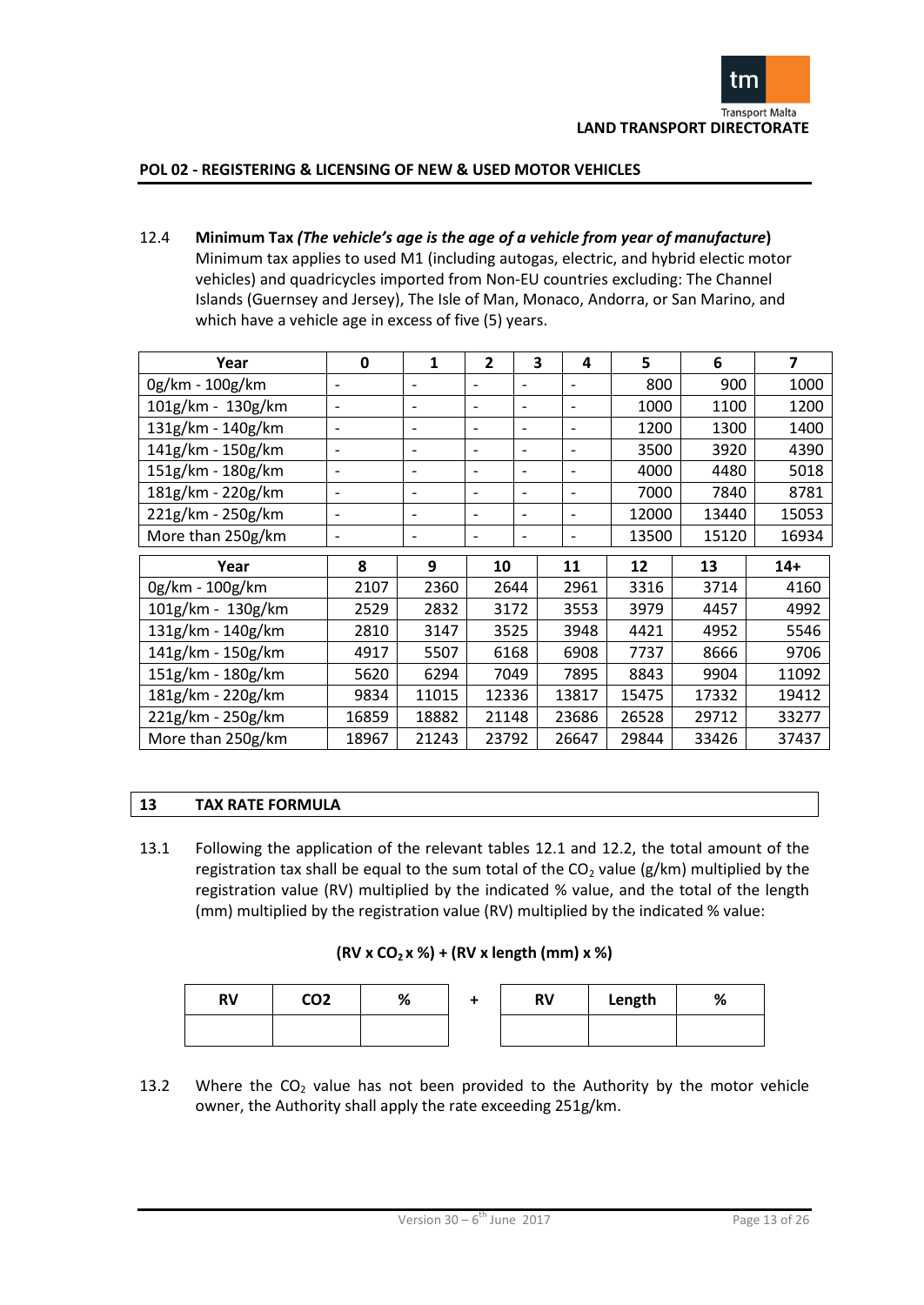

- 13.3 Where the particulate matter value in respect of M1 diesel-engined vehicles fitted with a Euro 3 or Euro 4 or Euro 5 standard engine is not provided to the Authority by the motor vehicle owner, the Authority shall apply the rate of 0.05g/km in respect of vehicles manufactured between 2001 and 2005 with a Euro 3 engine, the rate of 0.025g/km in respect of vehicles with a Euro 4 engine with a year of manufacture between 2006 and 2010, and the rate of 0.005g/km in respect of vehicles with a Euro 5 engine with a year of manufacture from 2011 and thereafter.
- 13.4 Where, on the application of paragraph 13.1 above, the amount of tax on the registration of a used M1 motor vehicle imported from a third country is less than the minimum applicable to that motor vehicle, the amount of tax due on the registration of that vehicle shall be the minimum applicable to that vehicle as established in the table 12.4 bearing the heading "Minimum Tax applicable to used M1 motor vehicles imported from a third country.

# **13.5 Euro Standard**

Where an importer or dealer or owner of a motor vehicle intends to change the engine of a motor vehicle prior to its registration with the Authority, he shall inform the Authority in writing. The importer or dealer or owner of a motor vehicle must provide a certificate as approved by an accredited technical service, that the engine of that particular vehicle meets lower emissions despite the vehicle's year of manufacture, that vehicle shall on registration be taxed the rate pertaining to its equivalent Euro standard. The registration tax rates shall be equivalent to those under the different Euro standards and according to the new emission level.

# **13.6 Hybrid vehicles**

The rate of registration tax payable on hybrid vehicles shall be based on the tables for M1 motor vehicles but the  $CO<sub>2</sub>$  value as provided in the Certificate of Conformity shall be reduced by 30%.

#### **13.7 Conversions to Autogas**

Category M1 passenger vehicles with up to eight passenger seats besides the driver's seat that are either converted, or run with Autogas will have their  $CO<sub>2</sub>$  emission levels reduced by 10%. This will:

- a) Reduce the registration tax for vehicles registered as of  $1<sup>st</sup>$  January 2013; and
- b) Reduce the annual circulation licence fee as of  $1<sup>st</sup>$  January 2013 for vehicles licensed after January 2009, and converted to Autogas after  $1<sup>st</sup>$  January 2013.

An Autogas vehicle means a vehicle equipped with an autogas fuelling system. The CO2 emission levels of Autogas vehicles shall be either: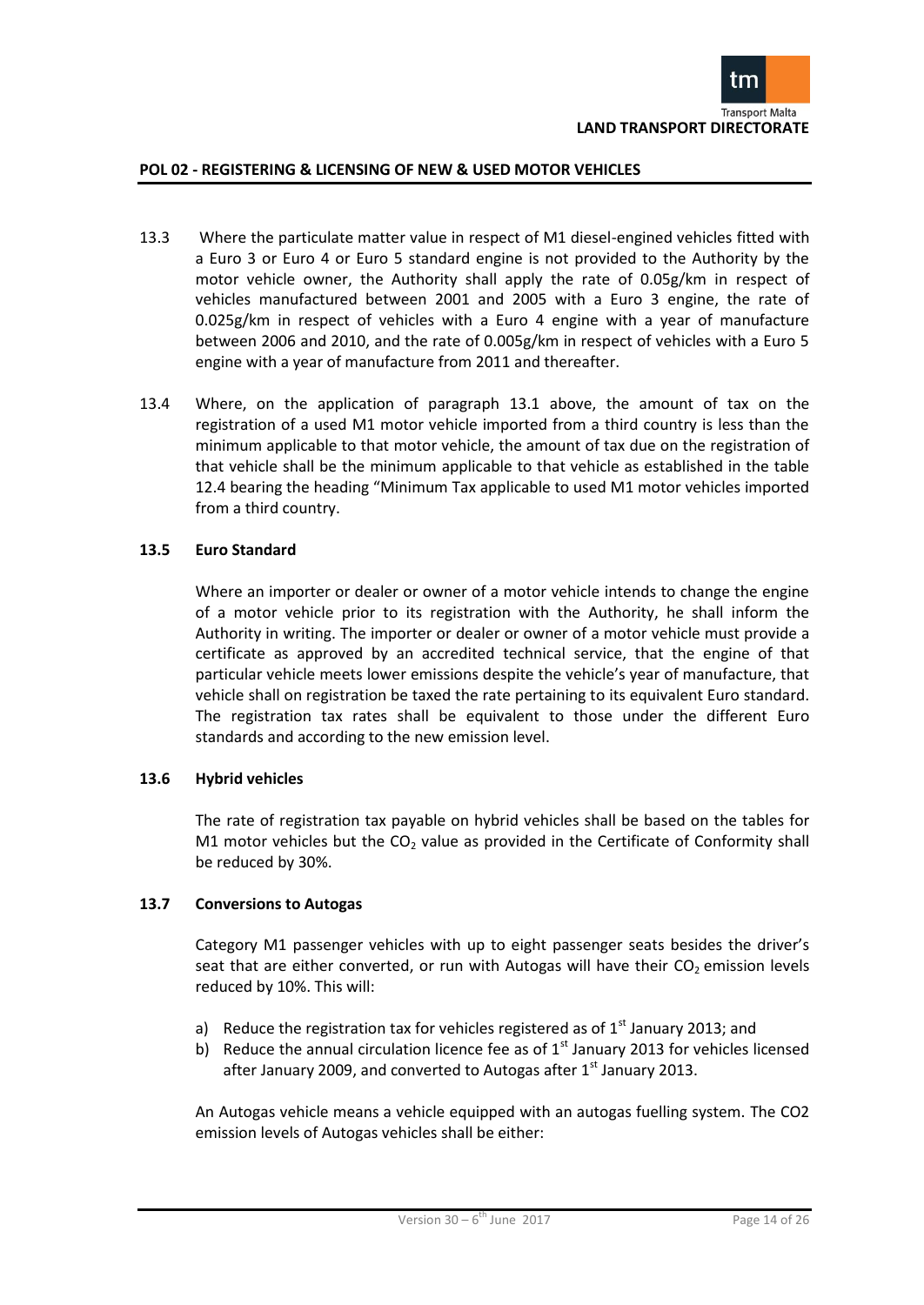

- a) Those submitted by the manufacturer of the vehicle or by an approved accredited technical service in respect of vehicles which run solely on Autogas or vehicles which run on both Autogas and petrol or diesel, or
- b) Where no emission are submitted by a vehicle's manufacturer or by an approved accredited technical service, in terms of paragraph (a) or where a vehicle has been converted to run on Autogas and no emissions are submitted, the  $CO<sub>2</sub>$  emission of the said vehicle shall be automatically reduced by 10%.

Hence, Transport Malta will use this value to calculate the applicable annual circulation licence fee or registration tax as applicable

# **14. Registration Tax for New and Used Goods Carrying Vehicles (N1, N2, N3), Special Purpose, Tractor Units and Light Weight Three-Wheeled vehicles having the characteristic of a motor vehicle**

As of  $1<sup>st</sup>$  January 2011, the registration tax for goods carrying vehicles, special purpose vehicles, tractor units and light weight three-wheeled vehicles will be calculated according to the Euro Standard, the maximum authorized mass, engine capacity and mileage depreciation.

14.1 For the purpose of registration tax, where a vehicle used for the transport of goods (N1, N2 and N3), or a Special Purpose vehicle or a Tractor Unit or Light Weight Three-Wheeled vehicle, whose year of manufacture falls under any of the following year of manufacture, is not accompanied by a certificate showing the emission levels equivalent to Euro Standards, the registration tax rates to be paid thereon shall be equivalent to those under the different Euro Standards:

|    | Category                                                   | <b>Reference</b><br><b>Mass/Mass</b><br>in Service<br>(kg) | <b>Euro</b><br>3/III | Euro 4/IV        | <b>Euro</b><br>5/V | <b>Euro</b><br>6/VI | Latest<br><b>Euro</b><br><b>Standard</b> |
|----|------------------------------------------------------------|------------------------------------------------------------|----------------------|------------------|--------------------|---------------------|------------------------------------------|
|    | <b>Max</b>                                                 | Class 1<br>$0 -$<br>1305kg)                                | Pre<br>2006          | $2006 -$<br>2010 | $2011 -$<br>2016   | 2015<br>onwar<br>ds | Euro 6                                   |
| N1 | <b>Authorised</b><br>Mass/<br><b>GVW</b><br>$0 - 3,500$ Kg | Class 2<br>$(1306 -$<br>1760kg)                            | Pre<br>2006          | $2006 -$<br>2011 | $2012 -$<br>2016   | $2013 -$<br>2017    | Euro 5/6                                 |
|    |                                                            | <b>Class 3</b><br>$(1761 -$<br>2610kg)                     | Pre<br>2006          | $2006 -$<br>2011 | $2012 -$<br>2016   | $2013 -$<br>2107    | <b>Euro 5/6</b>                          |

# **Euro Standard Table for Registration Purposes valid as of 1st January 2016**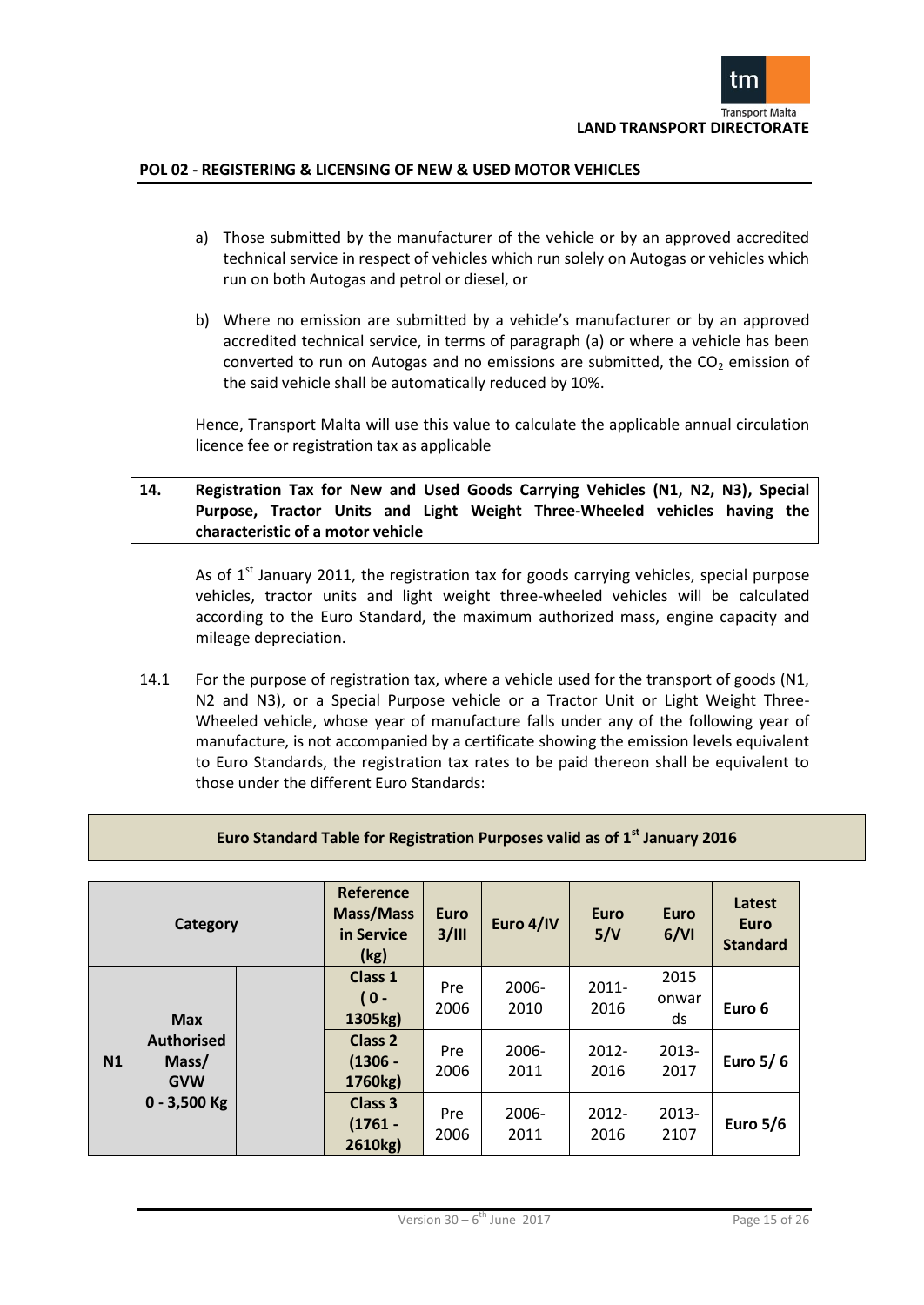

| N <sub>2</sub> | <b>Max</b><br><b>Authorised</b><br><b>Mass</b><br>$3,500 -$<br>12,000Kg |  | Pre<br>2006 | 2006-<br>2008 | 2009-<br>2013 | 20140<br>nward<br>S | Euro 6 |
|----------------|-------------------------------------------------------------------------|--|-------------|---------------|---------------|---------------------|--------|
| N <sub>3</sub> | <b>Max</b><br><b>Authorised</b><br>mass<br>$12,001$ Kg >                |  | Pre<br>2006 | 2006-<br>2008 | 2009-<br>2013 | 20140<br>nward<br>S | Euro 6 |

The Registration Tax must always be calculated on the Maximum Authorised Mass.

14.2 If a used N1 vehicle does not have any documentation regarding the emission level, i.e.(Euro 5) the registration tax will be calculated on the **Latest Euro Standard -1** as indicated in the table below:

| Euro Standard Table for Registration Purposes as of 1st January 2016 |  |
|----------------------------------------------------------------------|--|
|----------------------------------------------------------------------|--|

|                | <b>Category</b>                                                 | <b>Reference</b><br><b>Mass/Mass</b><br>in Service<br>(kg) | Up to Euro 3/III | Euro 4/IV        | Euro 5/V         | Euro 6/VI     | Latest<br><b>Euro</b><br>standard |
|----------------|-----------------------------------------------------------------|------------------------------------------------------------|------------------|------------------|------------------|---------------|-----------------------------------|
|                |                                                                 | Class 1<br>$0 - 1305$ kg)                                  | $2000 - 2005$    | $2006 -$<br>2010 | $2011 -$<br>2014 | 2015 onwards  | Euro 6                            |
| N1             | <b>Max</b><br><b>Authorised 0</b><br>$-3,500$ Kg<br><b>Mass</b> | Class 2<br>$(1306 -$<br>1760kg)                            | $2000 - 2005$    | 2006-<br>2011    | $2012 -$<br>2016 | 2013 - 2017   | Euro $5/6$                        |
|                |                                                                 | Class 3<br>$(1761 -$<br>2610kg)                            | $2000 - 2005$    | 2006-<br>2011    | 2012-<br>2016    | $2013 - 2017$ | Euro $5/6$                        |
| N <sub>2</sub> | <b>Max</b><br><b>Authorised</b><br>Mass3,501 -<br>12,000        |                                                            | $2000 - 2005$    | 2006-<br>2008    | $2009 -$<br>2013 | 2014 onwards  | Euro <sub>6</sub>                 |
| N <sub>3</sub> | <b>Max</b><br><b>Authorised</b><br>mass12,001<br>$\geq$         |                                                            | $2000 - 2005$    | 2006-<br>2008    | $2009 -$<br>2013 | 2014 onwards  | Euro <sub>6</sub>                 |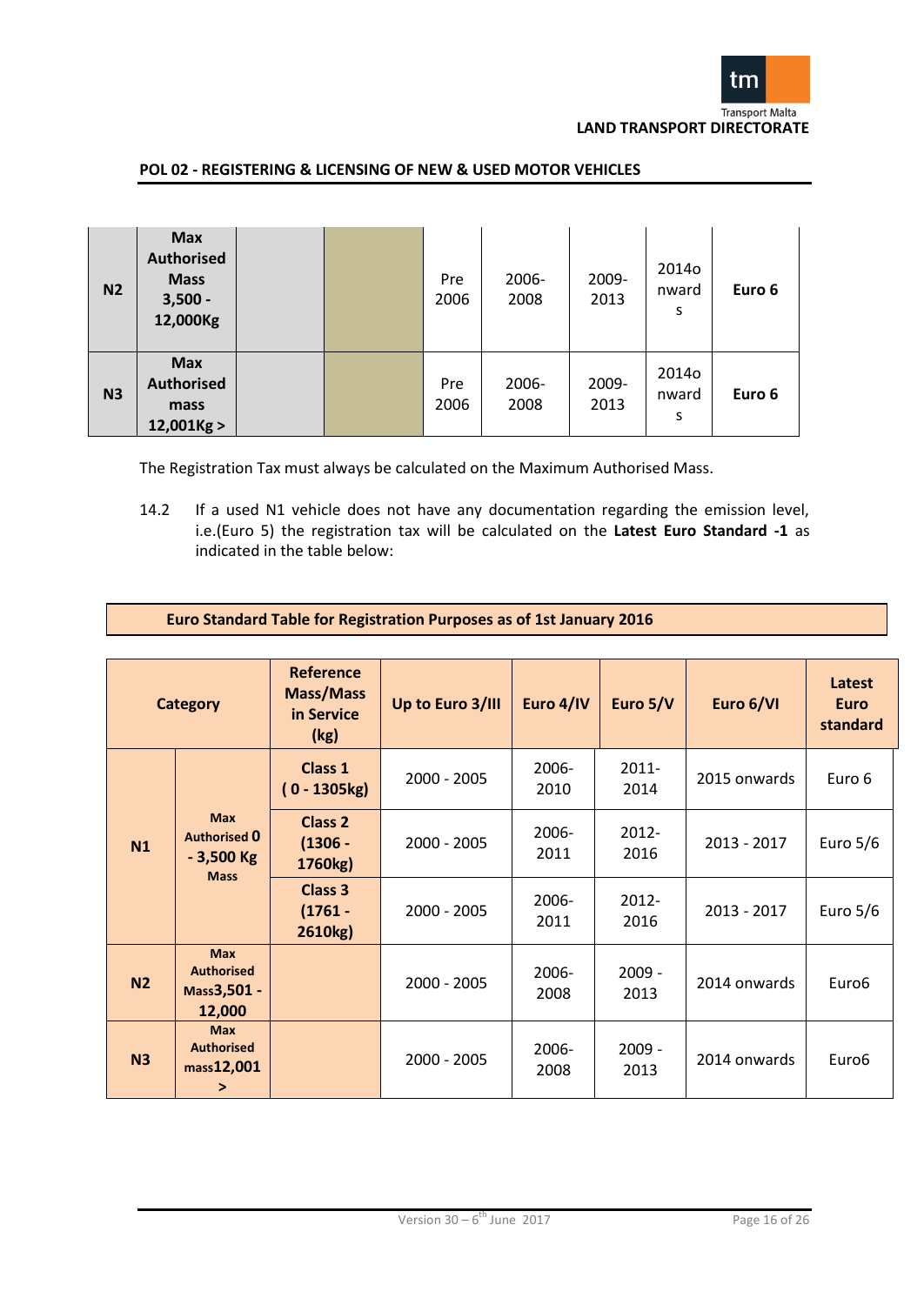

# 14.3 **Registration Tax Rates for N1, N2 and N3 vehicles, Special Purpose Vehicles, Tractor Units and Light Weight Three-Wheeled Vehicles as of 4th March 2013**

# **N1 vehicles, Special Purpose Vehicles, Tractor Units and Light Weight Three-Wheeled Vehicles**

| <b>Latest Euro Standard</b>                |                                 |
|--------------------------------------------|---------------------------------|
| Vehicles with a maximum authorized mass of |                                 |
| up to 1,305 kg                             | Kg x 0.35 + cc x 0.39 x €1      |
| Vehicles with a maximum authorized mass    |                                 |
| exceeding 1,305 kg up to 1,760 kg          | Kg x 0.39 + cc x 0.43 x €1      |
| Vehicles with a maximum authorized mass    |                                 |
| exceeding 1,760 kg up to 3,500 kg          | Kg x 0.43 + cc x 0.48 $x \in 1$ |

| <b>Latest Euro Standard -1</b>             |                                |
|--------------------------------------------|--------------------------------|
| Vehicles with a maximum authorized mass of |                                |
| up to 1,305 kg                             | Kg x $1.00$ + cc x $1.10$ x €1 |
| Vehicles with a maximum authorized mass    |                                |
| exceeding 1,305 kg up to 1,760 kg          | Kg x 1.10 + cc x 1.20 x €1     |
| Vehicles with a maximum authorized mass    |                                |
| exceeding 1,760 kg up to 3,500 kg          | Kg x 1.20 + cc x 1.30 x €1     |

| <b>Latest Euro Standard -2</b>             |                            |
|--------------------------------------------|----------------------------|
| Vehicles with a maximum authorized mass of |                            |
| up to 1,305 kg                             | Kg x 6.00 + cc x 6.00 x €1 |
| Vehicles with a maximum authorized mass    |                            |
| exceeding 1,305 kg up to 1,760 kg          | Kg x 7.00 + cc x 7.00 x €1 |
| Vehicles with a maximum authorized mass    |                            |
| exceeding 1,760 kg up to 3,500 kg          | Kg x 8.00 + cc x 8.00 x €1 |

| Latest Euro Standard -3 and older          |                              |
|--------------------------------------------|------------------------------|
| Vehicles with a maximum authorized mass of |                              |
| up to 1,305 kg                             | Kg x 25.00 + cc x 25.00 x €1 |
| Vehicles with a maximum authorized mass    |                              |
| exceeding 1,305 kg up to 1,760 kg          | Kg x 27.00 + cc x 27.00 x €1 |
| Vehicles with a maximum authorized mass    |                              |
| exceeding 1,760 kg up to 3,500 kg          | Kg x 30.00 + cc x 30.00 x €1 |

# **N2 vehicles, Special Purpose vehicles, Tractor Units and Light Weight Three-Wheeled Vehicles**

| <b>Latest Euro Standard and Latest Euro</b> |                            |
|---------------------------------------------|----------------------------|
| Standard -1                                 |                            |
| Vehicles with a maximum authorized mass     |                            |
| exceeding 3,500 kg up to 12,000 kg          | 0                          |
| <b>Latest Euro Standard -2</b>              |                            |
| Vehicles with a maximum authorized mass     |                            |
| exceeding 3,500 kg up to 12,000 kg          | Kg x 5.00 + cc x 7.00 x €1 |
| Latest Euro Standard -3 and older           |                            |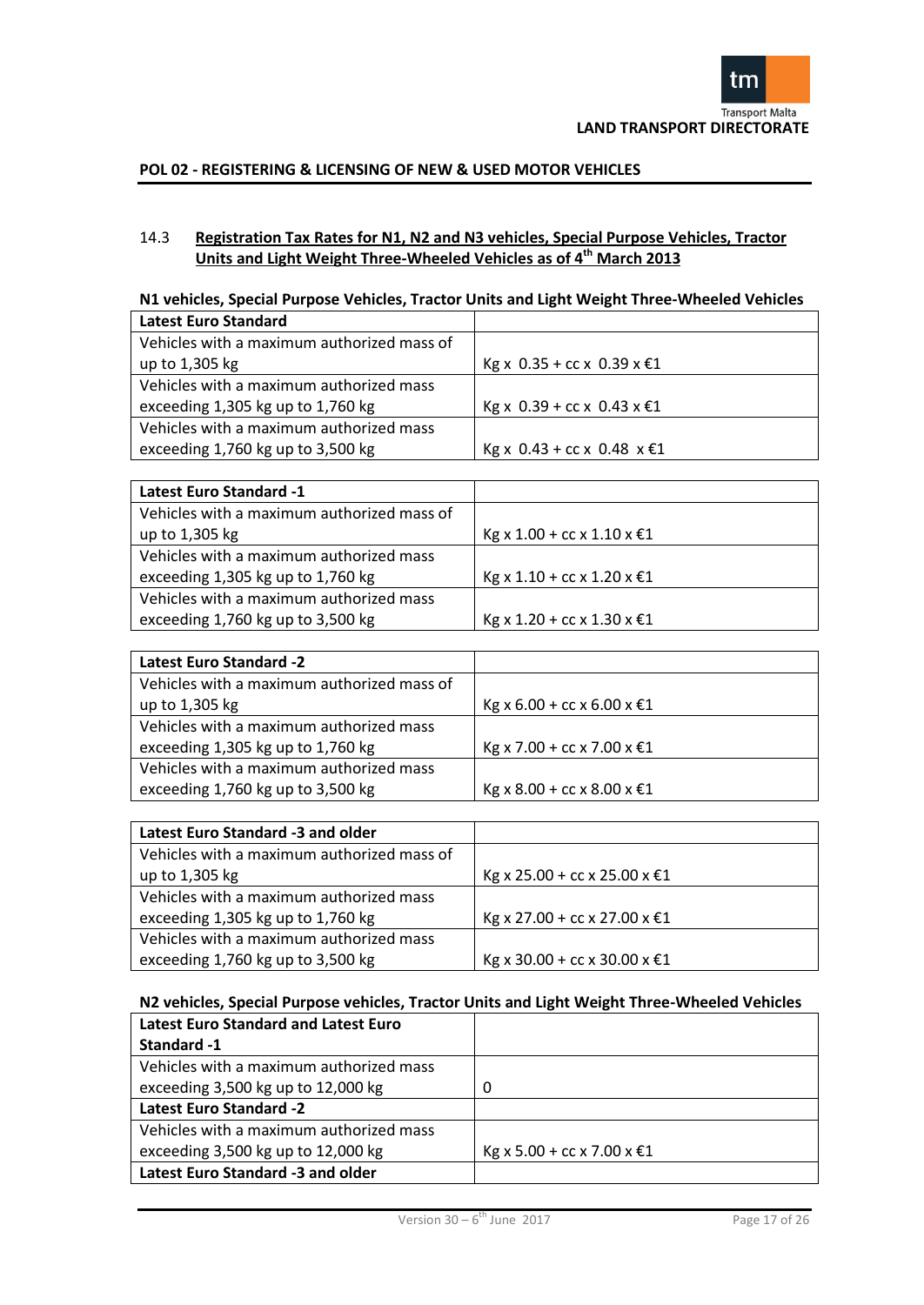

| Vehicles with a maximum authorized mass |                              |
|-----------------------------------------|------------------------------|
| exceeding $3,500$ kg up to $12,000$ kg  | Kg x 12.00 + cc x 15.00 x €1 |

# **N3 vehicles, Special Purpose Vehicles, Tractor Units and Light Weight Three-Wheeled Vehicles**

| Latest Euro Standard and latest Euro    |  |
|-----------------------------------------|--|
| Standard -1                             |  |
| Vehicles with a maximum authorized mass |  |
| exceeding to 12,000 kg                  |  |

| <b>Latest Euro Standard -2</b>          |                             |
|-----------------------------------------|-----------------------------|
| Vehicles with a maximum authorized mass |                             |
| exceeding 12,000 kg up to 25,000 kg     | Kg x 2.10 + cc x 2.50 x €1  |
| Vehicles with a maximum authorized mass |                             |
| exceeding 25,000 kg                     | Kg x 2.70 + cc x 3.50 x €1  |
|                                         |                             |
| Latest Euro Standard -3 and older       |                             |
| Vehicles with a maximum authorized mass |                             |
| exceeding 12,000 kg up to 25,000 kg     | Kg x 9.00 + cc x 12.00 x €1 |
| Vehicles with a maximum authorized mass |                             |

# 14.4 **Depreciation for used vehicles according to the date of registration**

exceeding 25,000 kg kg Kg x 10.00 + cc x 13.00 x €1

| Year           | <b>Annual Depreciation</b> | <b>Total Depreciation</b> |
|----------------|----------------------------|---------------------------|
| 0              | 12%                        | 12%                       |
| 1              | 14%                        | 26%                       |
| $\overline{2}$ | 19%                        | 45%                       |
| 3              | 5%                         | 50%                       |
| 4 onwards      | 5%                         | 55%                       |
| 5              | 5%                         | 60%                       |
| 6              | 5%                         | 65%                       |
| 7              | 5%                         | 70%                       |
| 8              | 5%                         | 75%                       |
| 9              | 5%                         | 80%                       |
| 10             | 5%                         | 85%                       |
| 11             | 5%                         | 90%                       |
| 12             | 5%                         | 95%                       |
| 13 onwards     | N/A                        | 95%                       |

The depreciation formula for N1, N 2, N3 vehicles does not apply for **NEW Un-Registered** vehicles. Therefore, an unregistered vehicle does not have depreciation.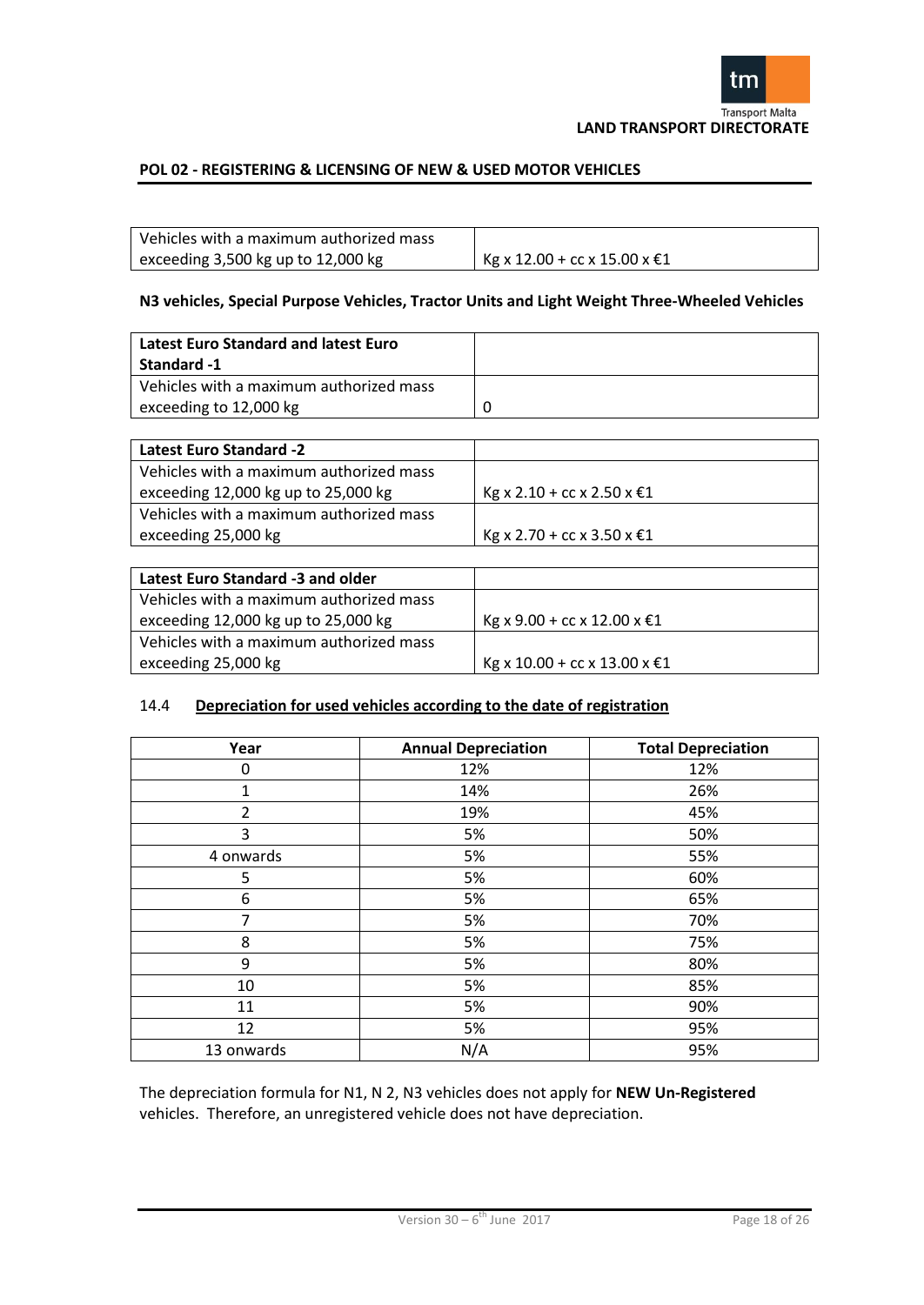

# 14.5 **Classification of N1 (Goods carrying vehicles) for registration tax purposes**

- a) Where a vehicle that was manufactured as an M1 (passenger vehicle) is presented for registration as, or has been converted to, an N1 (goods carrying vehicle) or
- b) Where a vehicle that was manufactured as an N1 vehicle with three or less seats is presented for registration as, or has been converted into an N1 vehicle having more than three seats after the date of manufacture or
- c) Where a vehicle was manufactured as an N1 vehicle with more than three seats, and which vehicle model is also manufactured as an M1 vehicle, and such vehicle is included in a list published by the Authority from time to time in the Government Gazette:

#### The Authority shall

- i. For registration tax purposes apply the rates applicable to an M1 (passenger vehicle) and
- ii. Apply the circulation licence fee payable on that vehicle to an M1 (passenger vehicle).
- 14.6 In establishing whether a vehicle was manufactured as an N1 or M1 vehicle, the Authority may ask the person presenting the vehicle for registration for a copy of the Certificate of Conformity, or a declaration from the manufacturer to confirm whether the vehicle was manufactured as an N1 or M1 vehicle, the number of seats at manufacturing stage.

# 14.7 **Tax rate formula:**

# **Registration Tax for NEW Vehicles = (Kg x Y) + (cc x Y) x €1**

# **Registration Tax for USED Vehicles = {[(kg x Y) + (cc x Y)] x €1} x {100% - [Y% of total annual depreciation + 0.5% for each 10,000kms]}**

Following the application of the relevant tables under the heading, the total amount of the registration tax shall be equal to the sum total of the maximum authorized mass (kg) of a motor vehicle multiplied by the factor indicated plus the cubic capacity (cc) of the engine of a motor vehicle multiplied by the factor indicated multiplied by €1, multiplied by the difference between 100% and the aggregate percentage consisting of the percentage of the total annual depreciation as specified in the table hereunder plus 0.5% for each 10,000kms showing on a vehicle's odometer:

Provided that the maximum depreciated value of a motor vehicle in this category shall not exceed 95%, and once this value is reached there shall be no further reductions.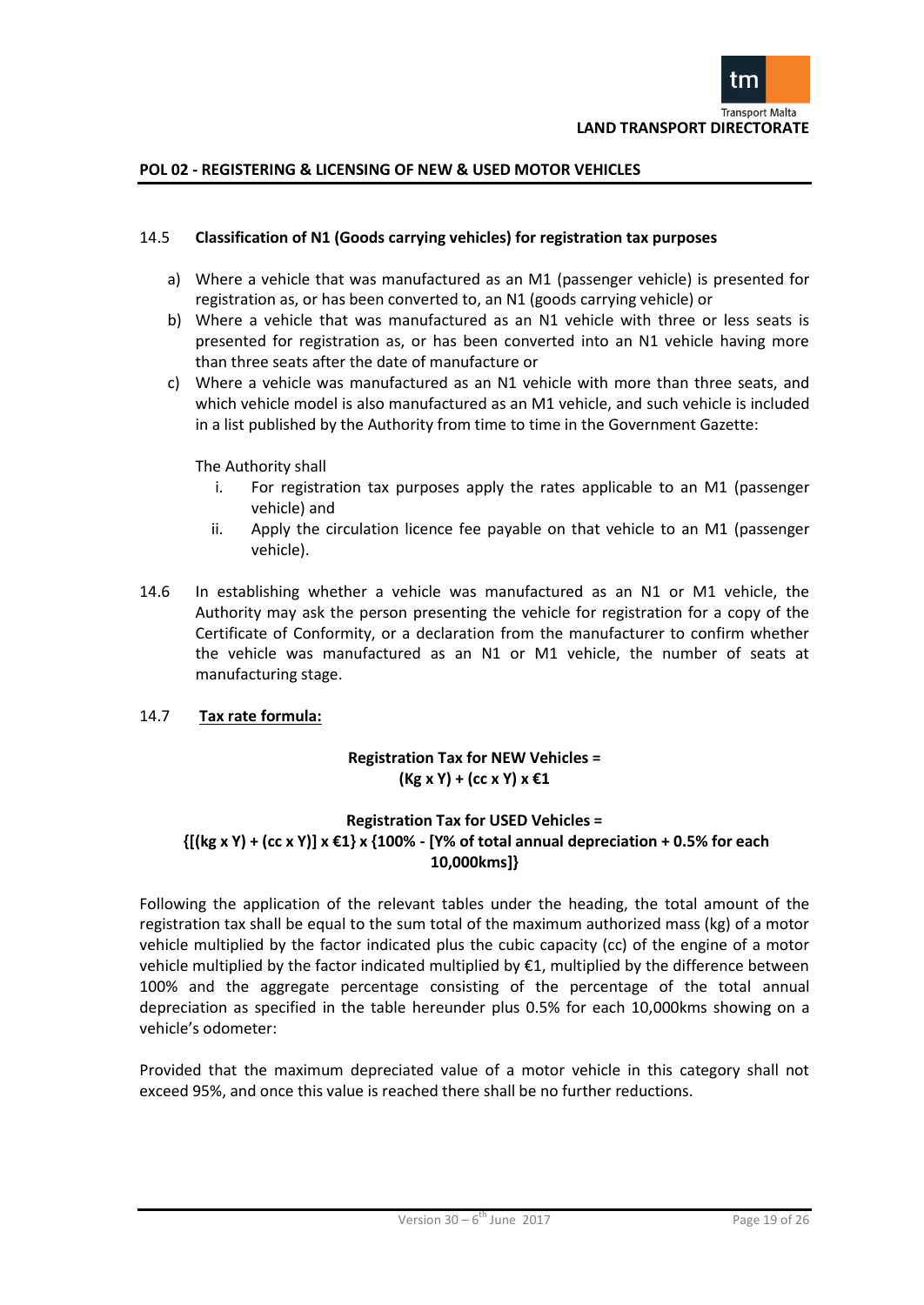

Where an importer or dealer or owner of a motor vehicle provides a certificate as approved by an accredited technical service established within a Member State that the engine of that particular vehicle meets lower emissions despite the vehicle's year of manufacture, that vehicle shall on registration be taxed the rate pertaining to its equivalent Euro Standard.

For registration tax purpose, the mileage shall always be calculated in Kilometres. The equation to convert from Miles to Kilometres is:

# **Miles x 1.60934 = Kilometres**

#### **Examples:**

The following are two examples on how to apply the formula by integrating the values form the tables:

#### **Example 1:**

#### **New Vehicle**

Year of Manufacture 2012 (Euro 5) Maximum Authorised Mass: 3,400kg (N1) Reference Mass: 1200kg (Class 1) Engine Capacity: 2,400cc

1. (Kg x 0.50) + (CC x 0.55)  $x \in 1$  $(3400 \times 0.50) + (2400 \times 0.55) \times \text{\textsterling}1$ (1700 + 1320) x €1 = **€ 3,020**

# **Example 2**

#### **Used vehicle**

Year of Manufacture 2003 (Euro 3) Maximum Authorised Mass 7800kg (N2) Engine Capacity 2188cc Mileage 152,000km Depreciation 80%

1.  $(Kg \times 5.00)$  +  $(CC \times 7.00)$   $\times \text{\textsterling}1$  $(7800 \times 5.00) + (2188 \times 7.00) \times \text{\textsterling}1$ (39,000 + 15,316) x €1 = **€54,316**

```
0.5% for each 10,000km
10,000 = 0.5152,000 = ?152000 x 0.5 ÷ 10000 = 7.6%
```
Depreciation 80 % = €54,316 x {100% - [80 % + **7.6%**]} {100% - [80 % + 7.6%]} = 100% - 87.6 = 12.4 **%** Reg tax due = **€54,316 x 12.4 % = €6,735.18**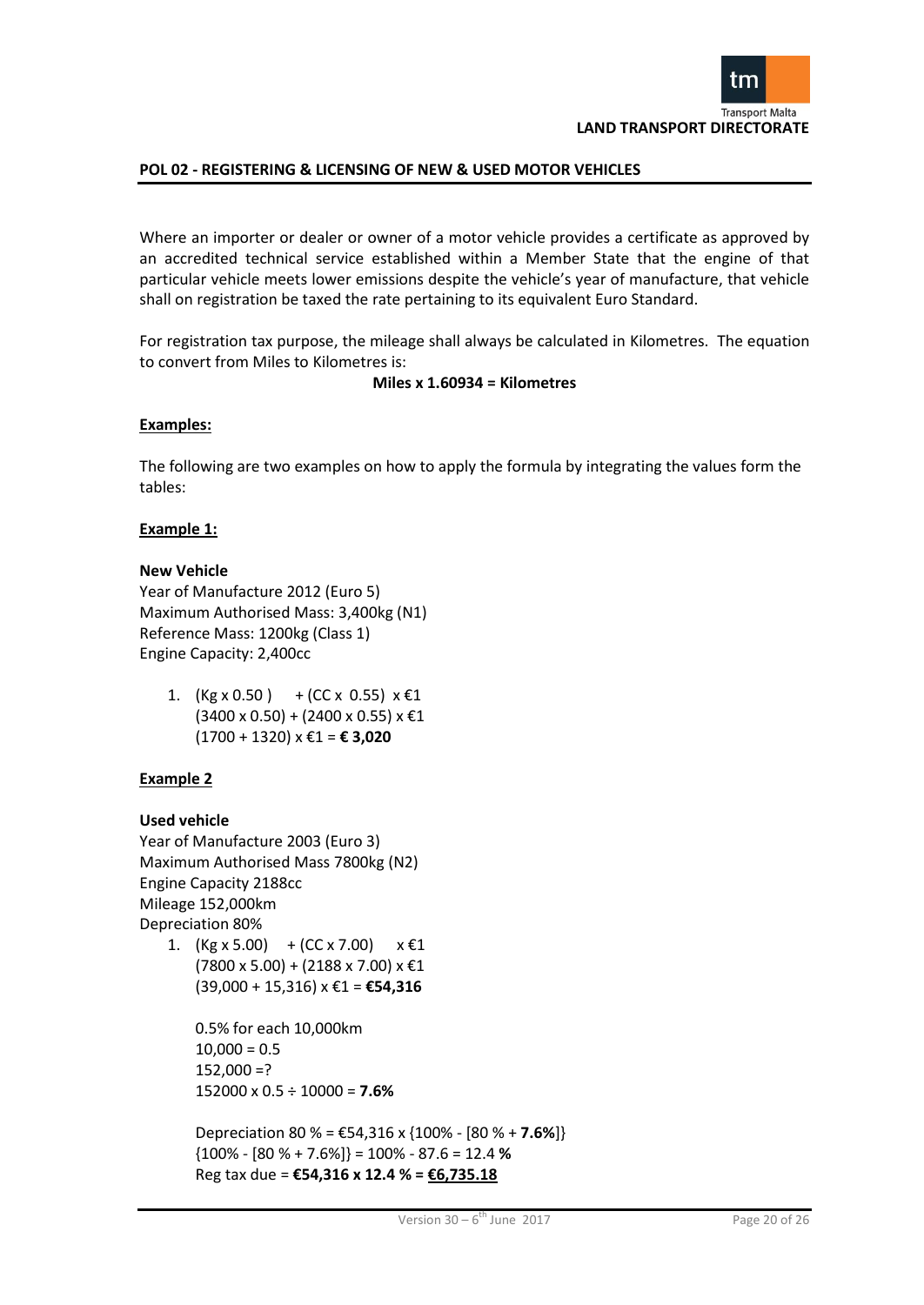

# 14.8 **Rates for Category B: Electric, Hybrid N1, N2, N3 vehicles, Special Purpose vehicles and Tractor Units**

| <sup>1</sup> 1. battery driven electric vehicles | 0% |
|--------------------------------------------------|----|
| 2. petrol (or diesel) electric hybrid vehicles   | 0% |

# **15 Registration Tax for New and Used Passenger Transport Vehicles (M2 and M3), including Trackless Trains and Amphibious Motor Vehicles, Tail Lift Vans**

As of  $1<sup>st</sup>$  January 2011, the registration tax for Passenger Transport Vehicles (M2 and M3), including Trackless Trains, Amphibious Motor Vehicles, Tail Lift Vans, is calculated according to the Euro Standard, the maximum authorised mass, engine capacity and depreciation.

15.1 Each passenger transport vehicle licensed to carry passengers for hire and reward by the Authority and included in the Road Passenger Transport Register shall be issued with a passenger transport vehicle licence certifying that the public passenger transport vehicle is authorised to carry passengers for hire or reward and is included in the Road passenger Transport Register. Such passenger transport vehicle licence shall be issued by the Authority, subject to the payment of the fee stipulated in Legal Notice 432 of 2012. The entry fee due have to be paid upon registration of the vehicle.

Provided that coaches, tail lift vans which are NEW motor vehicles, vintage buses and trackless trains shall be exempt from the entry fee irrespective of the number of passengers which they can carry.

- 15.2 **New M2 and M3** (Passenger Transport Vehicles) shall be accompanied by a Certificate of Conformity / EC type Approval Certificate issued in terms of **Directive 70/156/EEC** or a declaration issued by the manufacturer in the country of origin of the vehicle, stating that the vehicle conforms to all the technical requirements of all the separate Directives listed in Annex IV of **Directive 70/156/EEC** as amended.
- 15.3 Additional documents required to register a Passenger Transport Vehicle and which need to be approved by the Manager, Road Transport Services Licensing Unit, and the Manager, Technical Unit are:
	- VEH 30 Declaration of Compliance for Passenger Transport Vehicles;
	- CPOL-A3 Registration of Additional Vehicles under Carriage of Passengers Operator Licence
- 15.4 For the purpose of registration tax, where an M2 and M3 vehicles, whose year of manufacture falls under any of the following years of manufacture, is not accompanied by a certificate showing the emission levels equivalent to Euro Standards, the registration tax rates to be paid thereon shall be equivalent to those under the following different Euro Standards: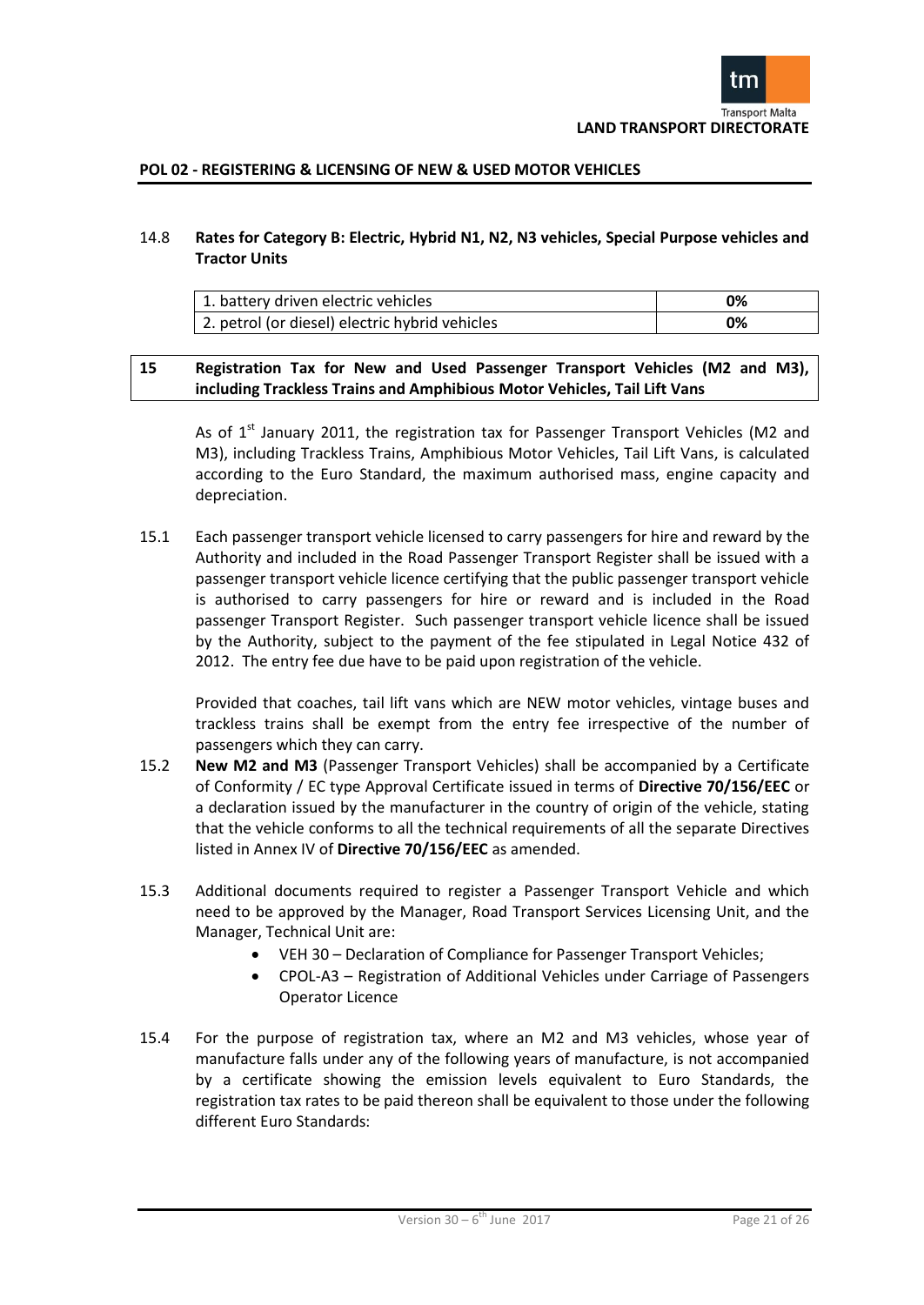

| <b>Euro Standard Table for Registration Purposes</b> |           |            |           |             |                                              |
|------------------------------------------------------|-----------|------------|-----------|-------------|----------------------------------------------|
| Category                                             | Euro 2/II | Euro 3/III | Euro 4/IV | Euro 5/V    | Euro 6/V I<br>Latest Euro<br><b>Standard</b> |
| M <sub>2</sub>                                       | 2000      | 2001-2005  | 2006-2008 | 2009 - 2013 | 2014 onwards                                 |
| M <sub>3</sub>                                       | 2000      | 2001-2005  | 2006-2008 | 2009 - 2013 | 2014 onwards                                 |

# 15.5 **Registration tax Rates:** M2 and M3 Motor Vehicles, including Trackless Trains and Amphibious Motor Vehicles:

|                | Latest Euro Standard -3 and<br>older | <b>Latest Euro Standard -2</b> | <b>Latest Euro Standard</b><br>-1 and Latest Euro<br><b>Standard</b> |
|----------------|--------------------------------------|--------------------------------|----------------------------------------------------------------------|
| M <sub>2</sub> | Kg x 12.00 + cc x 15.00 x €1         | Kg x 1.50 + cc x 2.40 x €1     |                                                                      |
| M <sub>3</sub> | Kg x 10.00 + cc x 12.00 x €1         | Kg x 2.20 + cc x 2.60 x €1     |                                                                      |

# 15.6 **Depreciation according to the date of Registration**

| Year           | <b>Annual Depreciation</b> | <b>Total Depreciation</b> |
|----------------|----------------------------|---------------------------|
| 0              | 12%                        | 12%                       |
| $\mathbf{1}$   | 14%                        | 26%                       |
| $\overline{2}$ | 19%                        | 45%                       |
| 3              | 5%                         | 50%                       |
| 4 onwards      | 5%                         | 55%                       |
| 5              | 5%                         | 60%                       |
| 6              | 5%                         | 65%                       |
| 7              | 5%                         | 70%                       |
| 8              | 5%                         | 75%                       |
| 9              | 5%                         | 80%                       |
| 10             | 5%                         | 85%                       |
| 11             | 5%                         | 90%                       |
| 12             | 5%                         | 95%                       |
| 13 onwards     | N/A                        | 95%                       |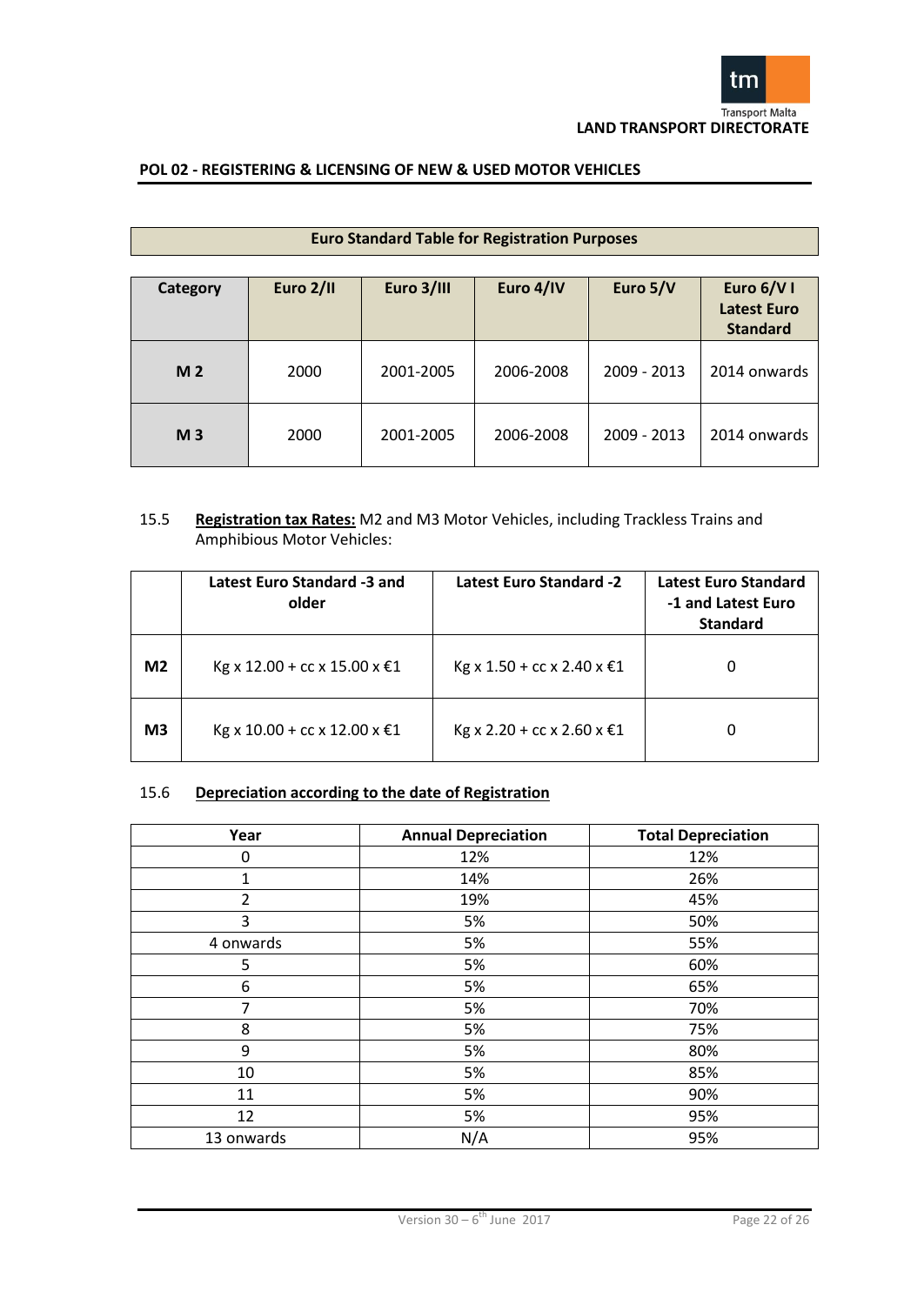

The depreciation formula for M2 and M3 vehicles does not apply for **NEW UN-Registered**  vehicles. Therefore, an unregistered vehicle does not have depreciation.

# 15.7 **Tax Rate Formula**

In respect of the total amounts of registration tax reached using any of the above formulas, these shall be multiplied by the difference between 100% aggregate percentage consisting of the percentage of the total annual depreciation as specified in the table hereunder plus 0.5% for each 10,000 kms showing on a vehicle's odometer:

# **Registration Tax for NEW Vehicles = (kg x Y) + (cc x Y) x €1**

# **Registration Tax for USED Vehicles = {[(kg x Y) + (cc x Y)] x €1} x {100% - [Y% of total annual depreciation + 0.5% for each 10,000kms]}**

Provided that the maximum depreciated value of a motor vehicle in this category shall not exceed 95%, and once this value is reached there shall be no further reductions.

Where an importer or dealer or owner of a motor vehicle provides a certificate as approved by an accredited technical service established within a Member State that the engine of that particular vehicle meets lower emissions despite the vehicle's year of manufacture, that vehicle shall on registration be taxed the rate pertaining to its equivalent Euro Standard.

# **16 Registration Tax for New or Used Motorcycles and ATV's**

Registration Tax to be paid on Motorcycles and ATV's is calculated upon the engine cubic capacity except for electric motorcycles.

# 16.1 **New and Used Motorcycles and Motor Tricyles inc Category L5e**

| <b>Engine capacity</b>                  | Rate             |  |
|-----------------------------------------|------------------|--|
| Not exceeding 250cc                     | 0%               |  |
| Exceeding 250cc but not exceeding 500cc | cc x 0.033% x RV |  |
| Exceeding 500cc but not exceeding 800cc | cc x 0.034% x RV |  |
| Exceeding 800cc                         | cc x 0.035% x RV |  |
|                                         |                  |  |
| <b>Battery/Electric Motorcycles</b>     |                  |  |
|                                         |                  |  |

| Category L5e | Kg x 0.35 + cc x 0.39 x €1 |
|--------------|----------------------------|
|--------------|----------------------------|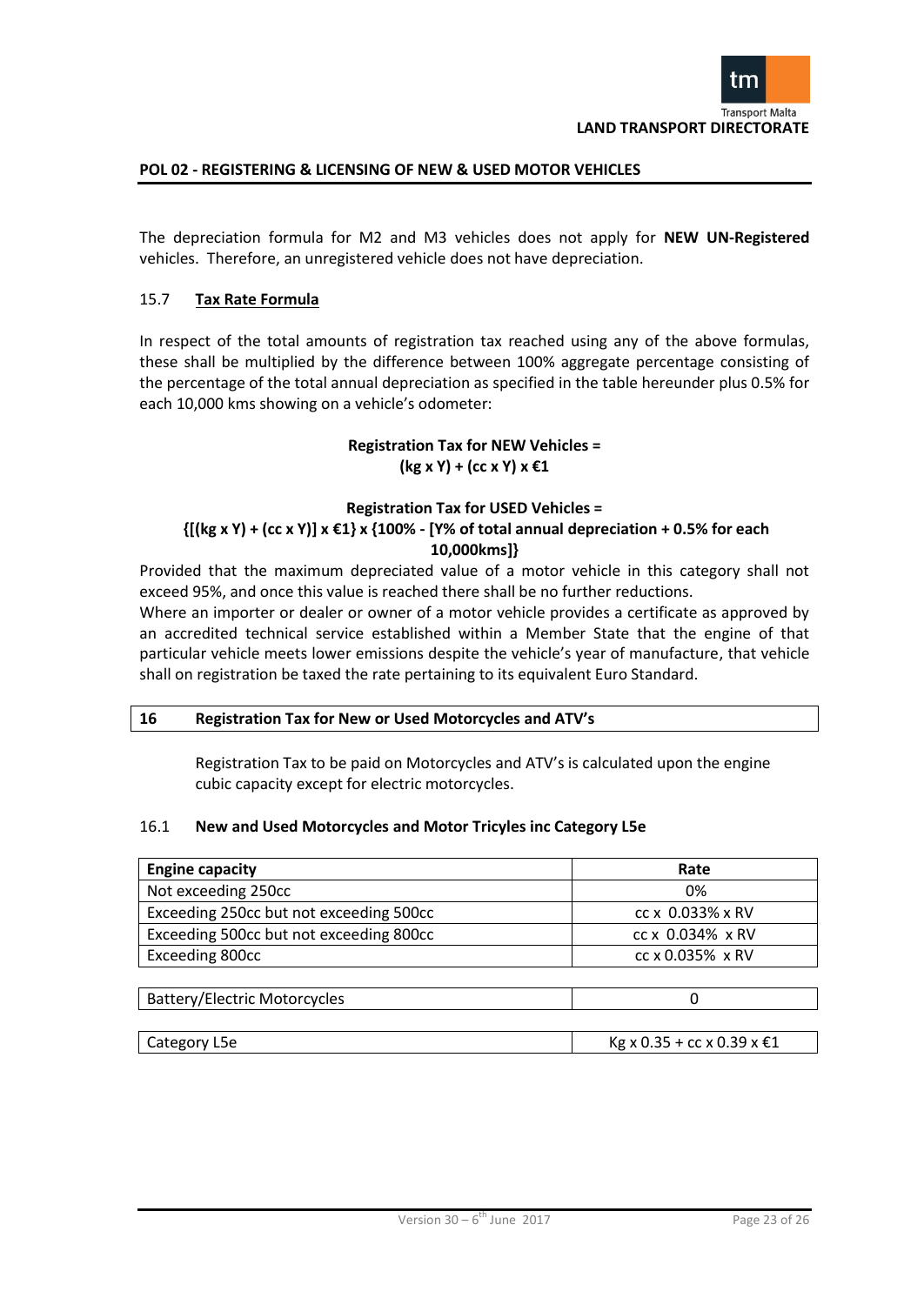

#### 16.2 **Quad Bikes and ATV's**

| <b>Engine capacity</b>                  | Rate               |
|-----------------------------------------|--------------------|
| Not exceeding 250cc                     | cc x 0.085% x RV   |
| Exceeding 250cc but not exceeding 500cc | cc x 0.090% x RV   |
| Exceeding 500cc but not exceeding 800cc | cc x 0.095% x RV   |
| Exceeding 800cc                         | cc x 0.10% x RV    |
|                                         |                    |
| Battery/Electric Quad Bikes             | $1.71\% \times RV$ |

# **17 Registration Tax for Classic, Vintage or Veteran Vehicles and Motorcycles used for private use**

The following Registration Tax Rates apply to vehicles with an age of 30 years or over from the Year of Manufacture and used for private use. The registration value for such vehicles can only be determined once the vehicle is physically inspected by the vintage vehicle classification committee.

17.1 In the case of Category M vehicles for private use, the registration tax is worked by multiplying the estimated value given by Vintage Vehicle Classification Committee appointed by Transport Malta with the percentage rate.

# **Private vehicles used for private use with an age of 30 years or over but less than 50 years from Date of Manufacture:**

| <b>Engine Capacity</b>               | Rate  |
|--------------------------------------|-------|
| Not exceeding 1000cc                 | 25.5% |
| From 1001cc but not exceeding 1300cc | 25.5% |
| From 1301cc but not exceeding 1500cc | 26.5% |
| From 1501cc but not exceeding 1800cc | 30%   |
| From 1801cc but not exceeding 2000cc | 32.5% |
| From 2001cc and over                 | 37.5% |

# **Private vehicles used for private use with an age of 50 years and over from Date of Manufacture:**

|  | <sup>-</sup> ax Rate<br>Registration<br>i dx Ndle | ገ% |
|--|---------------------------------------------------|----|
|--|---------------------------------------------------|----|

17.2 In the case of Motorcycles for private use, the registration tax is worked by multiplying the estimated valued given by the Vintage Vehicle Classification Committee appointed by Transport Malta by the percentage rate.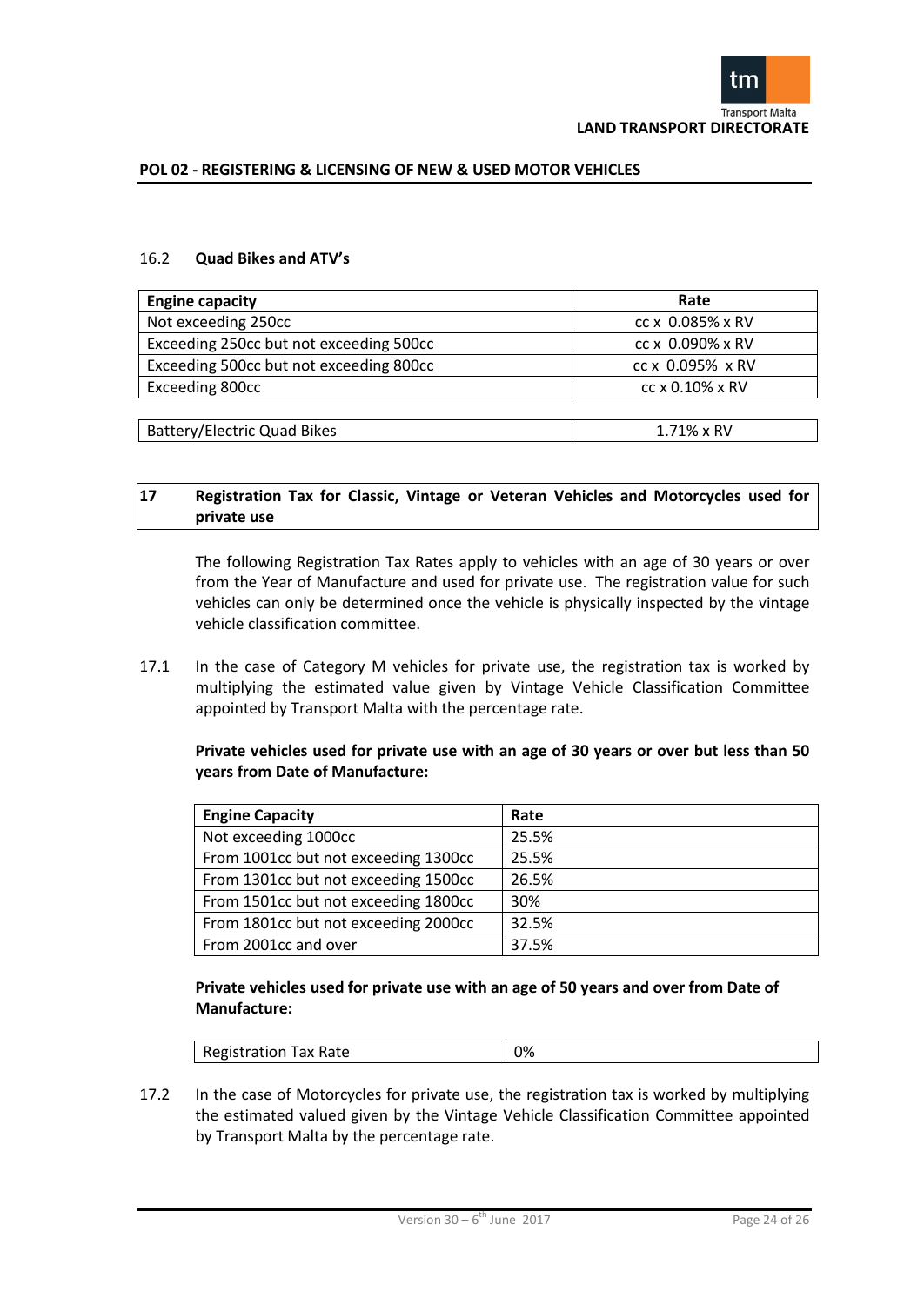**Motorcycles for private use with an age of 30 years or over but less than 50 years from Date of Manufacture:** 

| <b>Engine Capacity</b>            | Rate  |
|-----------------------------------|-------|
| Not exceeding 50cc                | 14.5% |
| From 51cc but not exceeding 125cc | 14.5% |
| From 126cc and over               | 21%   |

**Motorcycles for private use with an age of 50 years and over from Date of Manufacture:**

| Registration<br>Tax Rate | 0% |
|--------------------------|----|
|                          |    |

17.3 In the case of Goods Carrying Vehicles for private use, the registration tax is worked by multiplying the estimated valued given by the Vintage Vehicle Classification Committee appointed by Transport Malta by the percentage rate.

# **Goods Carrying Vehicles used for private use with an age of 30 years or over but less than 50 years from Date of Manufacture:**

| <b>Gross Vehicle Weight</b> | Rate  |
|-----------------------------|-------|
| Not exceeding 3,500kg       | 28.5% |
| From 3,501 kg and over      | 28.5% |

**Goods Carrying Vehicles used for private use with an age of 50 years and over from Date of Manufacture:**

| Tax Rate<br>Registration | 0% |
|--------------------------|----|
|--------------------------|----|

# **18 Registration Tax for Other Motor Vehicles**

18.1 The following is a list of the Registration Percentage Tax Rates on the Registration Value for other vehicles:

| Ambulances, whether new or used                                                | 0%  |
|--------------------------------------------------------------------------------|-----|
| Motor vehicles, Go-Karts, Quad Bikes and Motor Cycles not to be used on the    | 0%  |
| road other then in authorised races only, whether New or Used                  |     |
| <b>Agricultural Tractors</b>                                                   | 0%  |
| Motor vehicles used within enclosed areas, such as dock areas or airports or   | 0%  |
| seaports                                                                       |     |
| Motor Hearses (NEW ONLY)                                                       | 30% |
| Fork lifters, shovels, Excavators, Road Rollers, Bulldozers, Road Pavers, Road | 0%  |
| Scarifiers, Rock cutters and Asphalt Finishers whether New or Used             |     |
| Caravans, or Motor Homes, whether New or Used                                  | 50% |